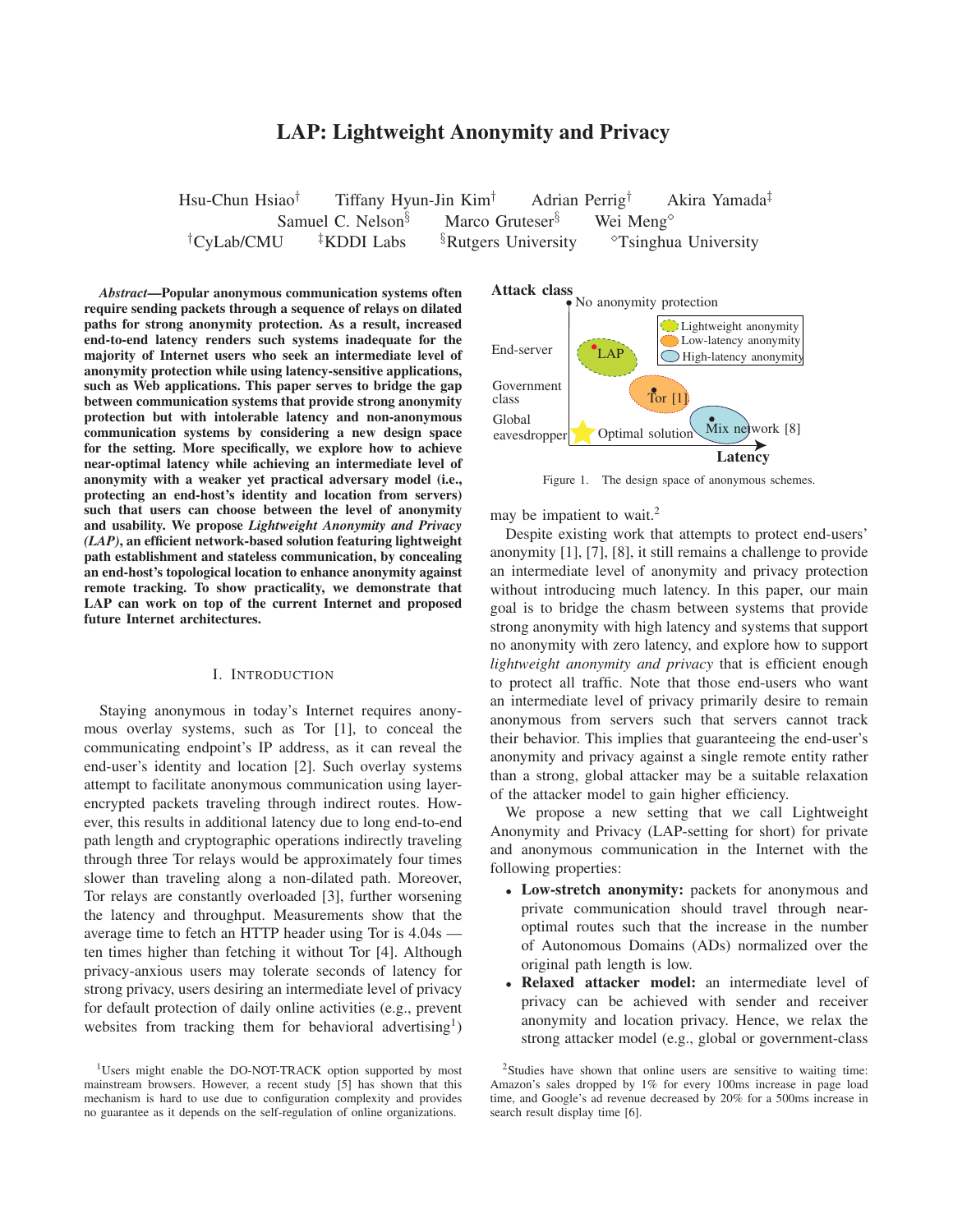attackers) considered by existing anonymity systems.

As Figure 1 shows, our aim is to address a relaxed attacker model (e.g., end-server attack) with near-optimal latency while existing work addresses stronger attacker models (e.g., government class or global eavesdropper) with higher latency. Although low-latency designs are shown to be inherently vulnerable to a global eavesdropper, some users who trust their local ISPs can achieve much higher efficiency under the LAP-setting.

Our mechanism, *Lightweight Anonymity and Privacy (LAP)*, is an efficient and practical network-based solution featuring lightweight path establishment and efficient communication. LAP attempts to enhance anonymity by obscuring an end-host's topological location, based on two building blocks: packet-carried forwarding state, and forwarding-state encryption.

- **Packet-carried forwarding state:** each packet carries its own forwarding state such that ADs can determine the next hop from the packet without keeping local perflow state.
- **Forwarding-state encryption:** existing anonymity systems require entire packets to be decrypted/encrypted as they travel using shared keys between the sender and intermediate relays. In contrast, LAP allows each AD to use a secret key (known to the AD only) to encrypt/decrypt forwarding information in packet headers. As a result, an AD's forwarding information can be hidden from all other entities while a LAP packet remains the same at each hop.

LAP is extremely lightweight in the sense that (i) it introduces minimal overhead over non-anonymous packets in terms of latency and computational overhead on routers, (ii) it does not require any per-flow state to be stored on routers, and (iii) no separate keys are required to be set up with routers. In addition to its performance advantages, LAP's unique design provides two additional merits. First, LAP supports different privacy levels such that an end-host can trade privacy for improved performance. Second, LAP is a generic design that can work with a wide range of routing protocols, which includes the inter-domain routing protocol BGP and new proposals such as SCION [9] and Mobility-First [10]. Furthermore, we show that LAP fits especially well with proposed routing protocols that support packetcarried forwarding state, such as SCION and ICING [11].

In this paper we focus on network-based solutions, where users and locations can be identified through IP addresses. While most current end-host tracking is implemented via cookies [12] and applications may as well leak identifiable information such as email addresses or browser configurations, IP addresses have been used as an alternate identifier when such auxiliary information like cookies is unavailable [13]. Hence, a complete solution for anonymous communication must integrate network-layer techniques with mechanisms for other layers, as recognized by previous network-based proposals [7], [14].

# **Contributions.**

- 1) We explore the design space of anonymous protocols in the context of a relaxed adversary model.
- 2) We propose Lightweight Anonymity and Privacy (LAP), an efficient network-based solution that enables lightweight path establishment and efficient forwarding.
- 3) We evaluate LAP's security and performance advantages. Our systematic analysis and the evaluation of our software implementation confirm that LAP can improve anonymity with low performance overhead.

## II. PROBLEM DEFINITION

We study how to camouflage an end-host's topological location (i.e., potential origin within a given topological neighborhood) in a network architecture to enhance anonymity and location privacy in a practical manner. More specifically, we study how to design an anonymous forwarding protocol that can protect the identities and locations of end-hosts from a weaker yet practical adversary, while demanding minimal increase in latency. We do not claim to achieve complete anonymity, but rather focus on providing an intermediate level of anonymity.

In this section, we scope our problem in terms of desired properties, assumptions, and threat model.

#### *A. Desired Privacy Properties*

**Sender/receiver anonymity.** Anonymity can be viewed as being unidentifiable within a set of subjects (e.g., users), also known as an *anonymity set* [15]. This implies that a sender or a receiver can achieve stronger anonymity if its identity is hidden in a larger anonymity set  $[16]$ <sup>3</sup>. As a result, an attacker cannot link the sender and receiver if either *sender anonymity* or *receiver anonymity* is achieved. Since the design of a full anonymous communication system that can defend against timing attacks and conceal unique platform characteristics is beyond the scope of this paper, we focus on concealing an end-host's network identifier and location in the network topology (which we call "topological anonymity"), which is an important step towards improving sender/receiver anonymity. For simplicity in expression, we also abbreviate "topological anonymity" simply with "anonymity" in the paper.

**Session unlinkability.** Session unlinkability prevents an attacker from linking a user's activities over time. We want

<sup>&</sup>lt;sup>3</sup>As Syverson points out, the anonymity set is insufficient to analyze complete sender/receiver anonymity as a thorough analysis with realistic attacker strategies is appropriate [17]. However, we believe that the anonymity set is a tangible metric for evaluating topological anonymity that we aim to achieve in this paper, and we leave it as future work to address various attacker strategies.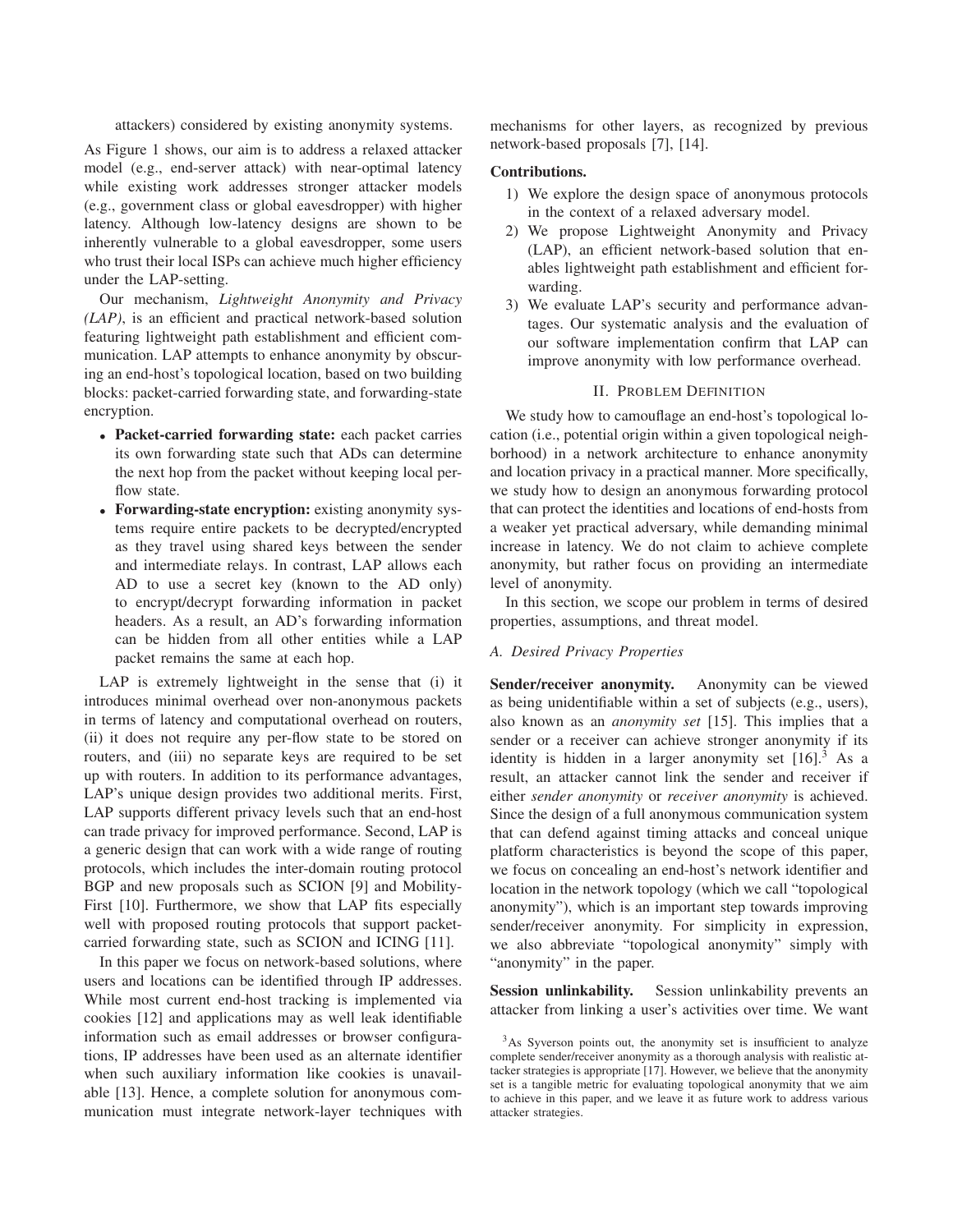to ensure that given two packets from two different sessions, an attacker cannot determine whether these packets are associated with the same sender (or receiver).

**Location privacy.** Location privacy is achieved when a user conceals her *geographical* location so that an attacker cannot track her whereabouts.

Privacy levels. We want to provide different levels of privacy to end-hosts under end-server attacks in case they are willing to trade privacy for improved performance [18].

In this paper, we consider confidentiality of the packet payload to be orthogonal to the scope of our work as data confidentiality can be achieved using end-to-end encryption. Also, privacy leakage from higher layer protocols/payload is outside the scope of this paper as such an issue can be alleviated by existing tools such as Privoxy.<sup>4</sup>

# *B. Desired Performance Properties*

While providing an intermediate level of anonymity, we want to assure that the anonymity protection introduces marginal overhead. Following are the desired performance properties:

Low path stretch. We define path stretch as the increase in the number of AD hops normalized over the original (or non-anonymity) path length. Since the latency increases as the number of intermediate hops increase on the path, it is desirable to minimize path stretch.

**Low performance overhead.** We want to minimize cryptographic overhead, especially asymmetric operations and packet decryption and re-encryption at each hop.

**Minimal state.** To avoid the state explosion problem, we want to keep minimal or no per-flow state to reduce the attack surface and increase scalability.

#### *C. Assumptions*

We assume that an end-user trusts her first-hop AD in the sense that the first-hop AD keeps its customers' information private and correctly performs anonymous forwarding protocols. This is aligned with the trust relationship in today's Internet since end-users place more trust on topologically closer ADs and generally have more control over the choice of their first-hop ADs than over the other ADs on a routing path. In case end-users do not trust their first-hop ADs and have no options to pick their own ADs, they may use anonymity systems such as encrypted tunnel IPsec, Tor [1], or anti-censorship systems [19].

We envision that ADs can control the amount of bandwidth allocated for anonymous communication, thus limiting the misuse of anonymous protocols, e.g., for sending untraceable attack traffic. We also assume that routers in ADs support packet-carried forwarding states.

## *D. Threat Model*

An adversary's goal is to break the desired privacy properties described in Section II-A to discover the identity or location of a sender or a receiver of a given packet. More specifically, we focus on topology attacks where an attacker attempts to de-anonymize the sender (or receiver) using topological location information in a given AD-level topology, and leave it as future work to defend against timing correlation attacks [20]–[23].

We consider a relaxed threat model with respect to the attacker's capability: the attacker can compromise any AD except the first-hop AD where the victim end-host resides. Under this model, our primary attack case is an end-server attack where a malicious server analyzes traffic to it or initiate communication with others. We also consider an in-network attack where a malicious AD beyond the firsthop of the victim end-host leverages its cryptographic keys to perform deep packet investigation or actively manipulate (e.g., inject, delete, delay, and replay) packets. Malicious servers and ADs can collude to share their knowledge base.

# III. OVERVIEW: LAP

LAP is a lightweight protocol to facilitate real-time, bidirectional anonymous communication. In this section we first give a high-level overview of LAP, and explain how end-hosts establish an encrypted path (e-path) and how ADs forward packets along the e-path to achieve an intermediate level of anonymity.

The core observation of this work is that encrypting path information (i.e., concealing forwarding information in the packet header) improves topological anonymity against an adversary in the LAP-setting since the adversary cannot retrieve the sender's (or receiver's) origin address from the packet. Moreover, extending an encrypted path to a benign AD increases the topological anonymity, simply because there are more potential origins whose paths could route through the AD. Extending an e-path beyond one hop is desired because one-hop encryption offers insufficient topological anonymity, as we demonstrate in the preliminary analysis (Section V). We also discuss in Section VII the level of anonymity when the adversary appears at different places on the e-path.

**Background: network setting.** We consider a network consisting of Autonomous Domains (ADs) as the basic principal of inter-domain routing; each of these ADs has a set of interfaces, each with a unique ID, that can connect to neighboring ADs. ADs agree on an inter-domain routing protocol Θ, e.g., the Border Gateway Protocol (BGP). Upon receiving a packet destined to  $dest$ , an  $AD_x$  evaluates  $\Theta_x$ (dest) to determine the next hop of the packet.

Each AD maintains a master secret key, perhaps stored in a secure offline server, and derives short-term secret keys, each associated with a certain time period, from the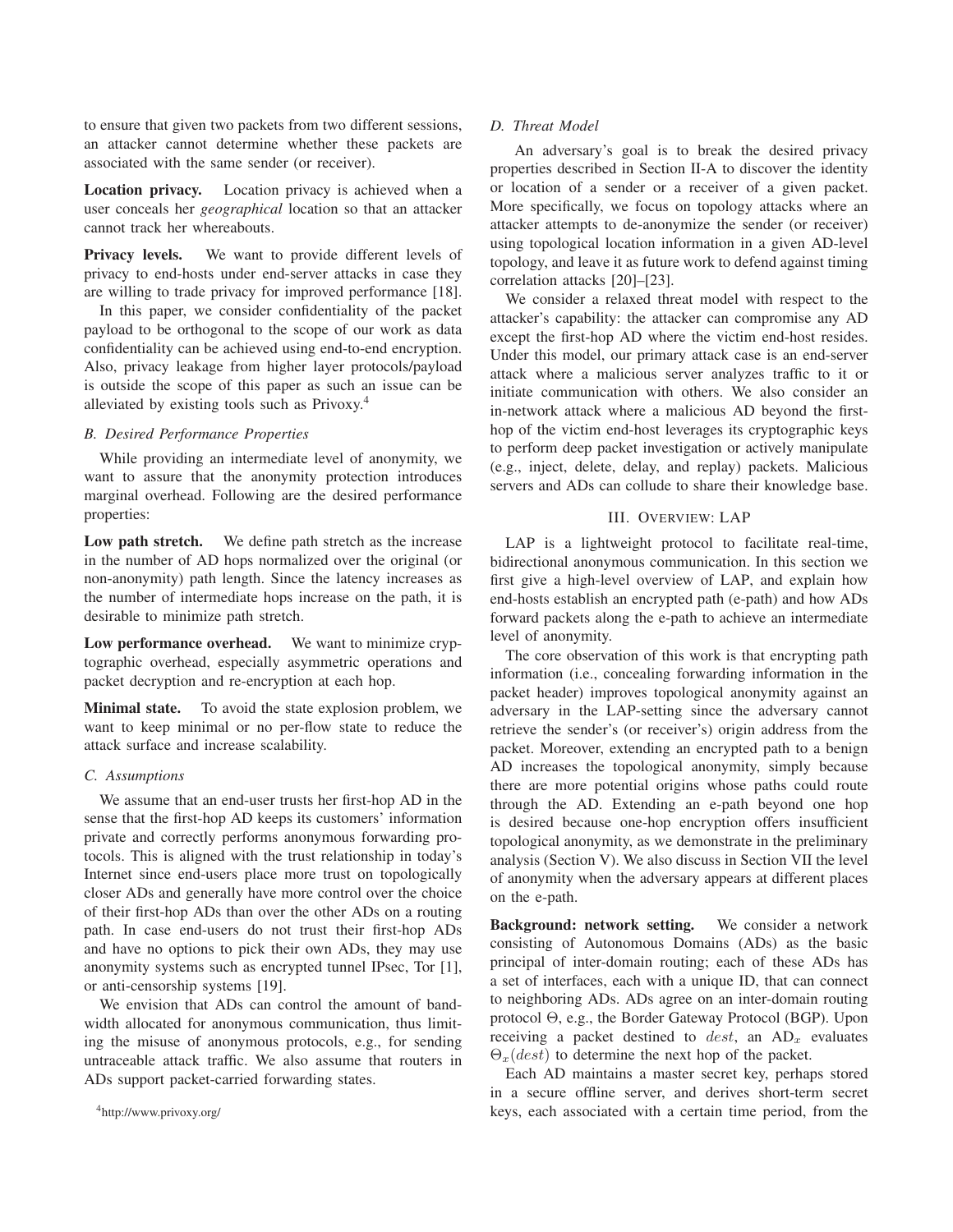master key. The actual encryption and authentication keys are derived from the short-term key and a nonce specified by the sender. We assume every gateway router in an AD has a copy of the short-term keys and knows how to process and route LAP packets within the AD.

**LAP overview.** At a high level, LAP has two phases, as shown in Figures 2 and 3. Suppose Alice wants to communicate anonymously with Bob without revealing her identity and precise location.



Figure 2. Operations within an AD. Step ❶-➀: upon receiving a request packet, an AD encodes its ingress  $(b)$  and egress  $(d)$  interfaces, extends the e-path in the packet, and forwards the packet (e.g., through interface d in this figure). Step  $\mathbf{0}$ - $\oslash$ : an AD retrieves the interfaces from the e-path in the reply packet and forwards it (e.g., to interface b).



Figure 3. Operations between ADs. Step  $\mathbf{0}$ - $\mathbf{0}$ : A sends a request to B, which is routed by B's address. Step  $\mathbf{0}$ - $\oslash$ : B replies e-path to A along the reverse path. An AD locates its segment by the offset pointer. Phase ❷: A and B send data to each other along the e-path.

**Phase** ❶ **Establishing e-paths:** This phase enables Alice to obtain an e-path — a bi-directional routing path consisting of encrypted forwarding decisions by intermediate ADs on the path.

• **Step** ❶**-**➀ **Request.** To set up an e-path as shown in Figure 3, Alice creates a request packet to reach Bob. When her request packet reaches a gateway router inside  $AD_1$ , it creates a segment which contains Alice's address along with the egress interface, encrypts the segment to anonymize Alice's origin address, and forwards the encrypted segment  $(O_1)$  to  $AD_2$ . Upon receiving the request, as shown in Figure 2, AD<sup>2</sup> encrypts its own forwarding decision in  $O_2$  (i.e., the request packet from ingress interface *b* is forwarded to egress interface  $d$  to reach Bob), appends  $O_2$  to the request packet, and forwards it to the next AD. This process continues until the request reaches AD4, where Bob resides. Note that encryption and authentication of  $O_i$  use secret keys that are only known to  $AD_i$  so that only  $AD_i$  can later decrypt and verify  $O_i$ .

• **Step** ❶**-**➁ **Reply.** The resulting e-path enables Bob to send packets to Alice without knowing her origin address, because the e-path encodes the forwarding decisions made by ADs on the routing path. We leverage *packet-carried forwarding state*, where the network forwards packets solely based on the state contained in the header (i.e., e-path). More specifically, Bob retrieves the e-path from the request and puts the e-path in the header of a reply packet, which is a special type of data packet without payload. As shown in Figures 2 and 3, upon receiving the reply,  $AD_3$  decrypts the segment  $O_3$  that it encrypted during Step  $\mathbf{0}$ -①, retrieves the egress interface *a*, and forwards the reply to the next hop. This process continues until the reply reaches the intended end-host Alice. If an AD fails to correctly decrypt or verify the segment, the reply is dropped.

**Phase** ❷ **Forwarding:** When Alice obtains the e-path from the reply packet, she can start sending data packets anonymously along this e-path using packet-carried forwarding state, as described above.

With LAP, Alice achieves sender topological anonymity and location privacy with respect to a LAP-setting adversary (e.g., Bob), because only her local AD knows her identity and address. In the following sections, we describe LAP in detail, and validate it using a real Internet topology. We also address the challenges of instantiating LAP in the current IP network and future Internet architectures.

## IV. LAP: LIGHTWEIGHT ANONYMITY AND PRIVACY

In this section, we describe in detail how e-paths are constructed, and present additional mechanisms to achieve receiver anonymity and controllable privacy. We start with the packet header formats.

# *A. LAP Packet Header Format*

Figure 4 illustrates the format of a LAP packet header. The header contains a 8-bit TYPE field to distinguish request, reply, forward data (from Alice to Bob), and backward data (from Bob to Alice) packets (six bits of the TYPE field are reserved for future extensions). The header also contains a 32-bit NONCE field to assist session unlinkability.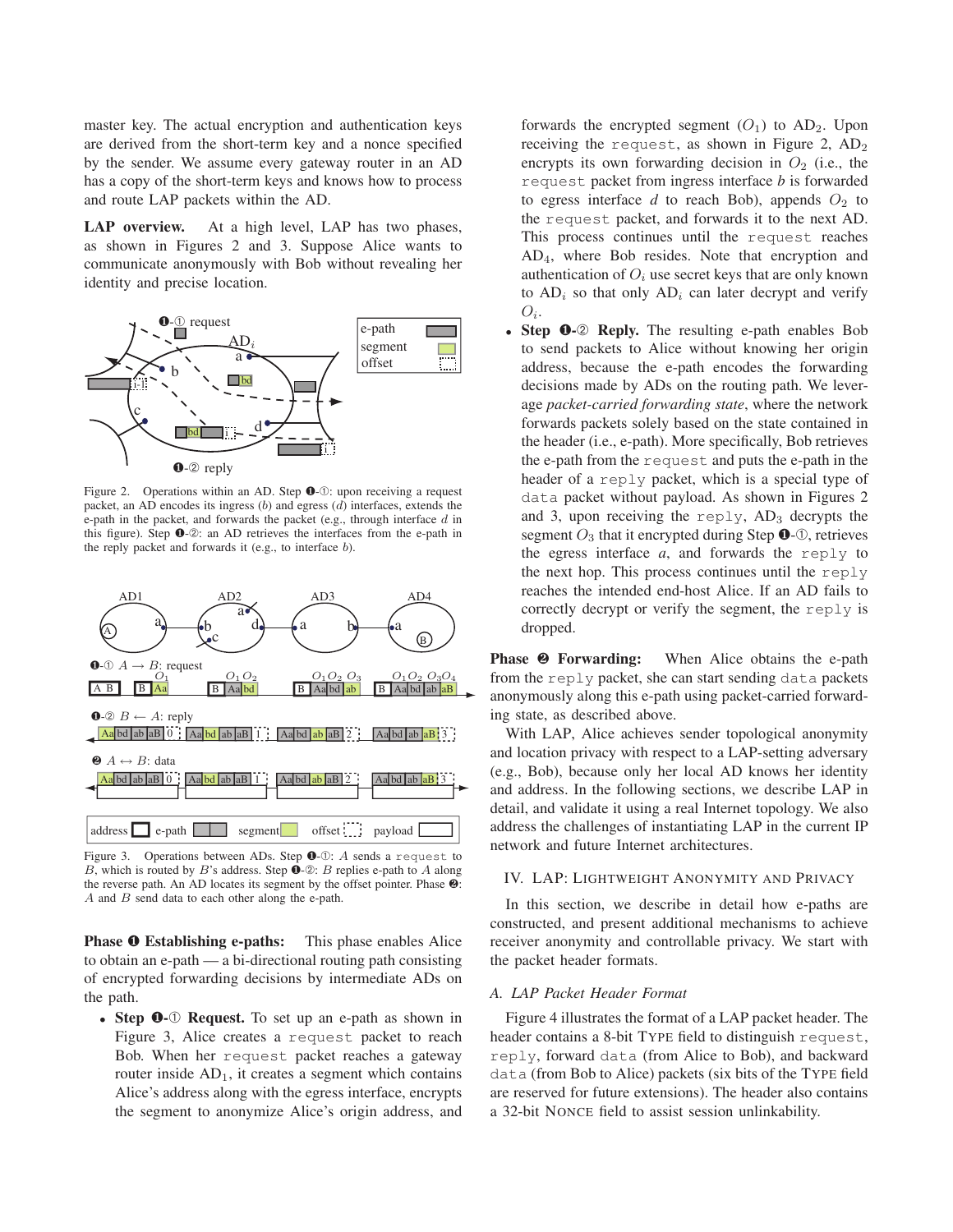

Figure 4. LAP packet header formats. In a segment, the first 64 bits are encrypted, and the RESERVED field can be used to store additional information of an AD.

**Request.** A request packet indicates Alice's intent to anonymously communicate with Bob. To initiate a request, Alice specifies Bob's address in a 32-bit DESTIP field and her desired privacy/performance tradeoff, expressed in a 8-bit HOP-TO-ENCRYPT (HTE) field (to be discussed in Section IV-C). As the request travels through ADs until it reaches Bob, each intermediate AD appends its own encrypted path segment to the E-PATH field (to be described later).

**Reply.** A reply/data header contains no IP address since reply/data packets can be forwarded using the bi-directional e-path that is copied from the corresponding request packet. The header also contains a LENGTH field to indicate the size of the packet, and an OFFSET field to indicate the appropriate segment from the E-PATH field that the receiving AD can decrypt.  $AD_i$  adjusts the OFFSET field based on the direction of the packet (e.g., for reply, OFFSET is decreased by 1).

**Segments in e-path.** The E-PATH field comprises a sequence of segments, each of which is 128 bits by default. As shown in Figure 4, an AD creates each segment consisting of INGRESS and EGRESS interfaces, size of the segment, RESERVED to store additional information (e.g., source AD can store the source IP address which does not fit in the INGRESS field), and MAC to store the Message Authentication Code over all segments in the E-PATH field (including its own). Note that LAP can support variable-size segments in multiples of 128 bits (and thus a SIZE field is needed in a segment) to defend against size-based passive traffic analysis, as discussed in Section IV-E.

#### *B. LAP Protocol Description*

We now describe Phases **O** and **@** in detail.

**Encrypted path establishment.** To construct an e-path, Alice sends a request to Bob (Step  $\bullet$ -①), and by default, LAP requires each AD to append its encrypted routing decision to the received request packet.

Suppose Alice resides in  $AD_1$  and Bob resides in  $AD_n$ , and the request packet moves along a path  $AD_1$ ,  $AD_2$ , ...,

 $AD_n$ . As shown in Figure 3,  $AD_i$  generates a segment  $O_i$ , which contains the encrypted ingress and egress interfaces for bi-directional forwarding, and appends to the packet. As a result, a resulting e-path  $O_{A,B}$  consisting of  $\{O_1, \ldots, O_n\}$ is constructed as follows: Let  $O_0 = \emptyset$ . For  $i = 1 \cdots n$ ,

$$
\chi_i = Enc_{k_i^e}(M_i),
$$
  
\n
$$
O_i = \chi_i || MAC_{k_i^s}(\chi_i || O_{i-1})
$$
\n(1)

where  $M_i$  contains an AD's routing decision (i.e., the ingress and egress interfaces),  $Enc_k(m)$  means encrypting m using key k, and  $MAC_k(m)$  is the Message Authentication Code of m using k.  $k_i^e$  and  $k_i^s$  are symmetric keys derived from the nonce and the  $AD_i$ 's current short-term key, known only to  $AD_i$ .

We include the previous segment in the MAC computation to enforce the routing decision while preventing attackers from crafting an arbitrary path. Without MACs, an adversary can easily find a ciphertext decrypted to some meaningful egress/ingress interfaces. Simply adding a regular MAC is insufficient because an adversary may be able to craft an invalid path by combining segments obtained from two separate requests. Hence, in LAP, we use layered MACs to prevent arbitrary combinations of segments.

 $AD_i$  appends  $O_i$  to the E-PATH field of the request, and forwards it to  $AD_{i+1}$  (via egress interface) until the request reaches Bob.

Packet-Carried Forwarding State. For successful packet forwarding using packet-carried state, end-hosts copy the E-PATH field from the preceding packet. For example, upon receiving the request, Bob copies the E-PATH field to the reply packet. Similarly, when Alice receives the reply, she copies the E-PATH to the data packet, and Alice and Bob copy the E-PATH for succeeding data packets.

Using the e-path in a reply packet (Step  $\bullet$ –②) and a data packet (Phase <sup>2</sup>), ADs can forward the reply/data packet along the encrypted path bi-directionally without actually knowing Alice's or Bob's address. Suppose a reply packet enters an  $AD_i$  from interface d, as shown in Figure 2. The AD proceeds as follows:

- 1) *Retrieve forwarding decision:* It first locates its segment  $O_i$  based on OFFSET and TYPE (which encodes the direction of forwarding) in the header. It then decrypts  $\chi_i$  to recover the ingress interface ig, egress interface eg.
- 2) Verification:  $O_i$  is valid if the following conditions hold: i) For a forward packet (e.g., data),  $d = ig$ ; for a backward packet (e.g., reply, data),  $d = eg$ , ii) MAC verification succeeds (i.e., the AD re-computes the MAC using its current secret key and the information embedded in the header, and checks if the resulting MAC matches the one included in  $O_i$ .)
- 3) *Forwarding:* If this segment is valid, the AD determines the exiting interface and adjusts the offset.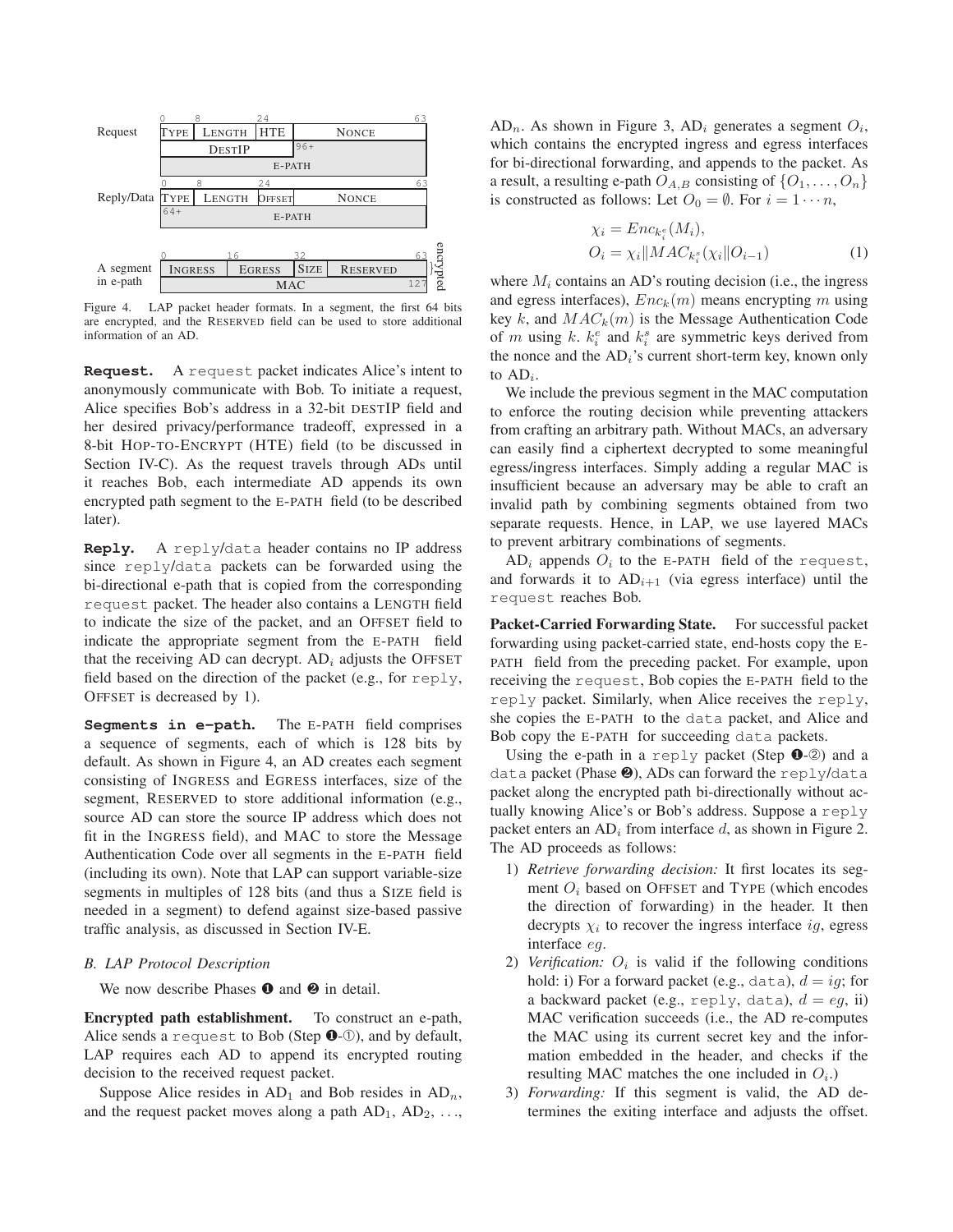In our example, since this is a backward packet, the exiting interface is  $ig$  and the offset should be decreased by 1. The AD then forwards the packet to the exiting interface.

Since ADs rotate their short-term keys periodically (e.g., every hour) for security, Alice may have to renew or request a new e-path if any key for decrypting or verifying the epath expires during her session. LAP can support efficient renewal by embedding updated e-path in data packets.

**Session unlinkability.** Alice can request a new e-path (by specifying a different nonce) for every new session to achieve session unlinkability. Also, the encryption algorithm should be secure against chosen-plaintext attacks such that encrypting the same plaintext twice would result in two different ciphertexts with high probability. For example, one can use AES in CTR mode. The initialization vector (IV) in CTR mode can be derived from the nonce and the previous  $O_i$  to avoid allocating extra space for storing IV in the packet. Since a different nonce or routing path would result in a new e-path, an attacker has a low success rate in correlating two separate sessions based on an e-path.

## *C. Controllable Privacy Levels*

Encrypting every AD hop in LAP increases the packet header size and computational overhead, and may reduce the flexibility in routing (e.g., in the case of multipaths, the sender cannot make an informed decision in path selection without knowing which ADs are on the path.) Although LAP provides negligible computational overhead on routers (see Section VIII) and we anticipate that routers will be improved to support larger packets, users may still want to trade privacy for improved performance.

LAP provides options for end-hosts to control the length of e-paths, which results in differentiated privacy disclosure. The intuition is that the degree of anonymity and privacy (in terms of the size of an anonymity set) increases with the length of an e-path (in terms of the number of AD-hops). More specifically, Alice specifies the desired length of the e-path in a Hop-to-Encrypt (HTE) field in the request packet. Each AD checks the HTE field before updating the e-path, and if HTE  $\geq$  1, the AD updates the request packet as usual and decreases the HTE field by 1. If HTE reaches zero before reaching Bob, the intermediate AD returns the e-path to Alice on a reply packet. Similarly, if Bob receives the packet with HTE  $\geq$  0, Bob returns the e-path to Alice on a reply packet. Note that to use such partially encrypted paths, packets have to contain an extra field storing the destination's address (which, however, can be in plaintext, as receiver anonymity is provided using rendezvous points, as will be explained in Section IV-D). During the forwarding phase, the AD at the end of the epath converts data packets between the LAP- and regularmode. For example, in BGP routing, the AD encapsulates the e-path in a normal IP packet and sets the source address to be its own address and the destination address to Bob's.

# *D. Path Publishing for Receiver Anonymity*

We have shown that Alice can achieve sender anonymity and location privacy by constructing an e-path to Bob (i.e., only Alice's first-hop AD knows her identity and location). However, sometimes Bob may want privacy protection as well. For example, a user running a controversial website (e.g., WikiLeaks) would prefer to hide his location and permanent identity to prevent tracking or avoid censorship. However, since a receiver is unaware of who a sender might be in advance, the challenges become (1) how the receiver constructs an e-path for any potential sender and (2) how a sender looks up the receiver's e-path without knowing his permanent identity.

At a high level, to achieve receiver anonymity, Alice and Bob each initiate an e-path to a *rendezvous point* so that only the local ADs know the identity of end-hosts. Such an indirection technique is commonly used in anonymity systems [1]. To address the second challenge, Bob publishes his e-path associated with his pseudonym on a publiclyaccessible *path server*. As a result, a sender knowing Bob's pseudonym (e.g., via out-of-band communication) can retrieve Bob's e-path from the path server and reach Bob through the rendezvous AD. In theory, any AD in the Internet could be a rendezvous point or host a path server. To minimize the path stretch and communication overhead, in practice, tier-1 ADs are a reasonable choice of rendezvous ADs and path server administrators, because most of the Internet traffic goes through tier-1 ADs.

#### *E. Padding Against Size-Based Traffic Analysis*

If we use fixed-size segments, an attacker can determine the distance (in terms of AD hops) to a sender based on the size of the header. Hence, LAP allows ADs to pad segments (variable-size segments) to enhance topological anonymity. As mentioned in Section IV-A, the size of each variable-size segment is in multiples of 128 bits. For proper decryption and adjustment of the offset, each AD needs to know the size of its own segment. Hence, to allow proper operations on both forward and backward packets, an AD using a variablesize segment encodes the size in both the first and last 128 bit blocks in the SIZE field as follows:  $AD_i$  (1) creates the first 128-bit block  $O_i$  using symmetric key  $k_i$  as described in Section IV-B; and (2) copies the same INGRESS, EGRESS, and SIZE to the last 128-bit block of its segment, and creates the MAC over the entire segment using another symmetric key  $k'_i$ . In this manner, the first 128-bit block looks different from the last 128-bit block. With this process, the AD can recover the length of its own segment from either the first or the last 128 bits of the segment, and adjust the offset properly. For (1), note that since an AD does not know the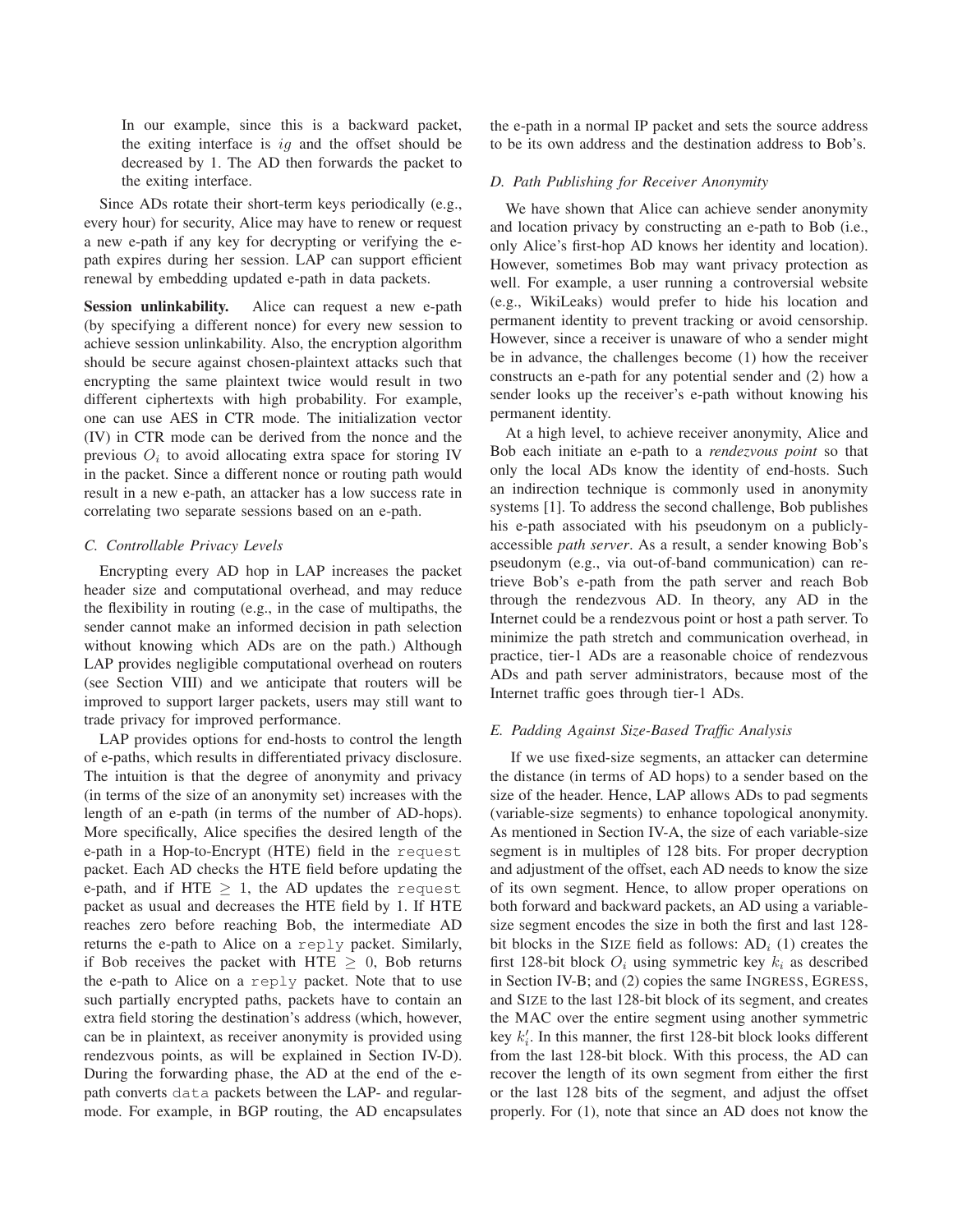size of the previous segment, it computes a MAC over the last 128 bits of the previous segment.

With these variable-size segments, an attacker can only obtain an upper bound on the distance to the sender, which is the size of the e-path in bits divided by 128. The optimal way of padding results in an e-path of  $128 \cdot l$  bits, where l is the distance of the farthest potential sender in AD hops.

#### V. PRELIMINARY ANALYSIS

In this section, we illustrate that the current Internet provides minimal anonymity, and demonstrate how LAP can increase the level of anonymity with a real Internet topology.

#### *A. Anonymity and Privacy in the Current Internet*

Anonymity in the Internet is hindered by long lasting endhost identifiers, namely IP addresses. From a network layer's perspective, IP addresses identify both the source and the destination of the traffic. Hence, by snooping on traffic flows, malicious nodes can easily determine which end-hosts are communicating with each other and link different sessions to the same end-hosts. While public servers prefer long-lasting IP addresses for availability, current Internet protocols and ISP policies generally assign IP addresses that last on the order of days [24] to clients who have no desire to run public servers. Typically, these IP addresses (from the ISPs allocated address space) change only when the DHCP lease time expires. While NAT boxes can provide an anonymity set greater than one, devices behind them are usually both small in number and in the same geographical area, thus providing extremely limited privacy guarantees. In the cellular realm, the situation is better since providers' NATs can mask a wider range of clients [25]. Ideally, privacy solutions should be available in all domains that easily allow end-hosts to retain anonymity at the network level.

Consequently, while the current Internet intrinsically provides a certain level of anonymity based on dynamic addressing techniques (e.g., DHCP and NAT), the degree of anonymity is constrained by the size of the IP prefixes. More specifically, we estimate the anonymity set size by analyzing the announced prefix sizes and the number of subscribers of six main ISPs in the U.S., as Table I summarizes. We group the prefixes (extracted from the RouteViews dataset [26]) into ISPs using AS description from the CIDR report.<sup>5</sup> Assuming that subscribers are uniformly distributed in an ISP's address space, the size of an anonymity set can be as low as  $2^{4.7} \simeq 26$ .

Similar studies have shown that hiding behind a prefix provides insufficient anonymity [7]. Although aggregating prefixes associated with the same location may increase the size of the anonymity set (but not location privacy), the flexibility of route management within an ISP may diminish. Also, users have no control over their level of anonymity.





Figure 5. As the number of possible IP addresses increases, so does the number of potential cities.



Figure 6. Comparison of anonymity set size based on the number of encrypted hops. As the number of encrypted AD hops increases, the anonymity set size increases. For the case of 4 encrypted hops, almost all origins enjoy an anonymity set size of over  $2^{28}$  hosts.

We also investigate location privacy in the current Internet. We use the Maxmind GeoIP locationing tool to estimate an end-host's current city<sup>6</sup> based on its IP address and quantify the location-privacy level based on the number of cities the end-host may reside in. Figure 5 shows the relationship between the number of cities and the anonymity set size: the level of location privacy can be increased by increasing the number of possible IP addresses.

#### *B. Anonymity in LAP*

In LAP, users can improve their anonymity set size by extending the length of their e-paths.

To show the effectiveness of LAP path encryption, we evaluate anonymity in LAP using traceroute data from iPlane's measurements and routing data from Route-Views [26]. The iPlane dataset contains traceroute data between 197 sources and about 13 thousand destinations. We eliminate 28 sources with incomplete logs and choose 1,000 destinations for each source. For each pair of source and destination, we calculate the size of the source anonymity set with respect to the destination based on the Internet topology and the assigned address space extracted from the

<sup>6</sup>Maxmind determines city names based on the Geographic Names Data Base. http://www.maxmind.com/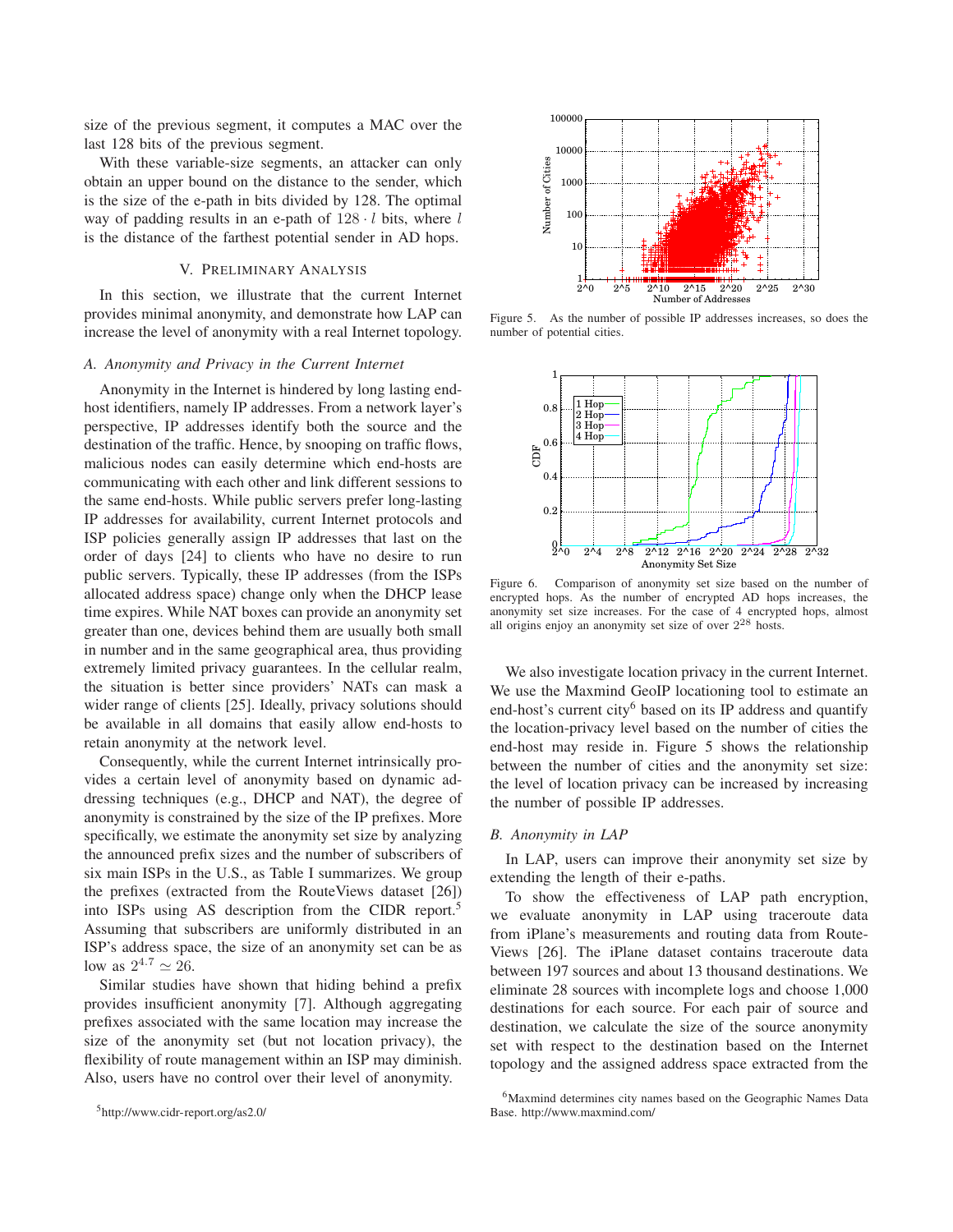| ANON YMLLY SET SIZE OF US TOP ISPS. |                    |            |                   |                           |     |      |  |  |  |  |  |
|-------------------------------------|--------------------|------------|-------------------|---------------------------|-----|------|--|--|--|--|--|
| <b>ISP</b>                          | Address Space      | Announcing | Subscriber [27]   | Subscriber Entropy/Prefix |     |      |  |  |  |  |  |
|                                     | (Entropy)          | Prefix     | (Entropy)         | Ave.                      | Min | Max  |  |  |  |  |  |
| Comcast                             | 70,374,912 (26.1)  | 865        | 17,406,000 (24.1) | 19.5                      | 6.0 | 22.0 |  |  |  |  |  |
| Time Warner                         | 27,556,352 (24.7)  | 2,158      | 9,992,000 (23.3)  | 14.4                      | 6.5 | 17.5 |  |  |  |  |  |
| $\cos$                              | 11,971,584 (23.5)  | 1,507      | 4,400,000(22.1)   | 18.8                      | 6.6 | 19.6 |  |  |  |  |  |
| <b>ATT</b>                          | 114,544,128 (26.8) | 6,127      | 16,485,000 (24.0) | 18.3                      | 5.2 | 21.2 |  |  |  |  |  |
| Verizon                             | 84,403,200 (26.3)  | 4,376      | 8,490,000 (23.0)  | 15.5                      | 4.7 | 19.7 |  |  |  |  |  |
| Ouest                               | 84,403,200 (24.0)  | 899        | 2,965,000(21.5)   | 16.2                      | 5.5 | 18.5 |  |  |  |  |  |

Table I ANONYMITY SET SIZE OF US TOP ISPS.

RouteViews dataset. According to Figure 6, which illustrates the CDF (cumulative distribution function) of the number of addresses, the increase in the number of encrypted hops increases the anonymity set.

## VI. LAP INSTANTIATION

In this section, we discuss how LAP can be accommodated in the current IP network running BGP. We then discuss the potential benefits of tailoring LAP to two future Internet architectures: SCION [9] and MobilityFirst [10].

# *A. LAP in the Current Internet*

In this section, we delineate how LAP can be incrementally deployed in the current IP network. We consider both LAP-enabled ADs and legacy ADs that do not support LAP. In such heterogeneous networks, one main challenge is to enable a LAP-enabled AD to discover and build virtual channels to nearby LAP-enabled ADs. For this integration, we assume that the IP header contains a *LAP-flag* bit that is set if an IP packet encapsulates a LAP packet.<sup>7</sup>

A legacy AD is agnostic to the encapsulated LAP packet and routes IP packets based on the destination IP as specified in the IP packet header. A LAP-enabled AD, on the other hand, installs dedicated LAP routers where each of them has a publicly-accessible address, and configures every gateway router to route LAP packets (whose LAP-flag is set) to the nearest LAP router. Figure 7 illustrates a scenario where  $AD_1$  and  $AD_3$  are legacy ADs, and  $AD_2$  and  $AD_4$  are LAPenabled ADs.  $X$  and  $Y$  represent the LAP routers in  $AD<sub>2</sub>$ and AD4, respectively.

When Alice (whose IP address is  $A$ ) wants to diffuse her topological location for her communication with Bob (whose IP address is  $B$ ), she installs a LAP application proxy on her machine. To obtain an e-path, this proxy prepares a LAP request packet and encapsulates it in an IP packet. Then, this IP packet is initiated with  $srcIP = A$  and  $destIP = B$ . **Encrypted path establishment.** The request packet sets up an anonymous return path by which Bob can reach Alice without knowing her IP address. When a gateway in the LAP-enabled  $AD_2$  receives a LAP-flagged request packet, it routes the packet to the dedicated LAP router X.  $X$  then encrypts the  $srcIP$  to generate its e-path segment  $O_2$  and appends  $O_2$  to the encapsulated LAP packet. X also updates the  $srcIP = X$  in the IP header but  $destIP$ remains the same. Similarly, AD<sup>4</sup> process the packet in the same way. When Bob, receives a packet whose  $srcIP = Y$ and  $destIP = B$ , he sends a reply packet with  $srcIP =$ B and  $destIP = Y$ . We assume that the LAP-flag and LAP header are preserved in the reply packet. When router Y receives the reply, it verifies  $O_4$ , extracts the IP of the previous LAP router (i.e.,  $X$ ) from  $O_4$ , and updates the destination address to be  $X$ . Similarly, router  $X$  retrieves  $A$ from  $O_2$  and updates  $destIP = A$ .

**Forwarding.** Alice obtains an e-path from the reply packet. To send a data packet to Bob, Alice prepares a LAP data packet that contains the e-path and encapsulates it in an IP packet whose  $srcIP = \emptyset$  and  $destIP = B$ . Upon receiving a LAP data packet, Bob returns data packets using the embedded e-path, as described above. Note that ADs can distinguish forward and return data packets based on the TYPE field and adjust the OFFSET correctly.



**Asymmetric paths.** Another advantage of LAP integrated with the current Internet is that it can support asymmetric inter-domain paths, which may exist in BGP due to routing policies, because in this instantiation LAP path is defined by a list of IP addresses instead of interfaces.

<sup>7</sup>Several potential approaches exist to add LAP to the current IP header. One approach would be to add a LAP IP options field, however, this would constrain the length of the LAP header and possibly also slow down packet processing at legacy routers. Another approach would be to use a bit in the current IP header to indicate presence of a LAP header. We could use bit 0 of the 3-bit FLAGS field, which is currently unused. Another potential use could be a bit within the TYPE OF SERVICE OR DIFFERENTIATED SERVICE byte, since the PRECEDENCE or the ECN bits are rarely used. Yet another approach would be to set the PROTOCOL field to indicate that the next header is a LAP protocol header. In the two latter cases, the LAP header could be placed between the IP and TCP or UDP headers.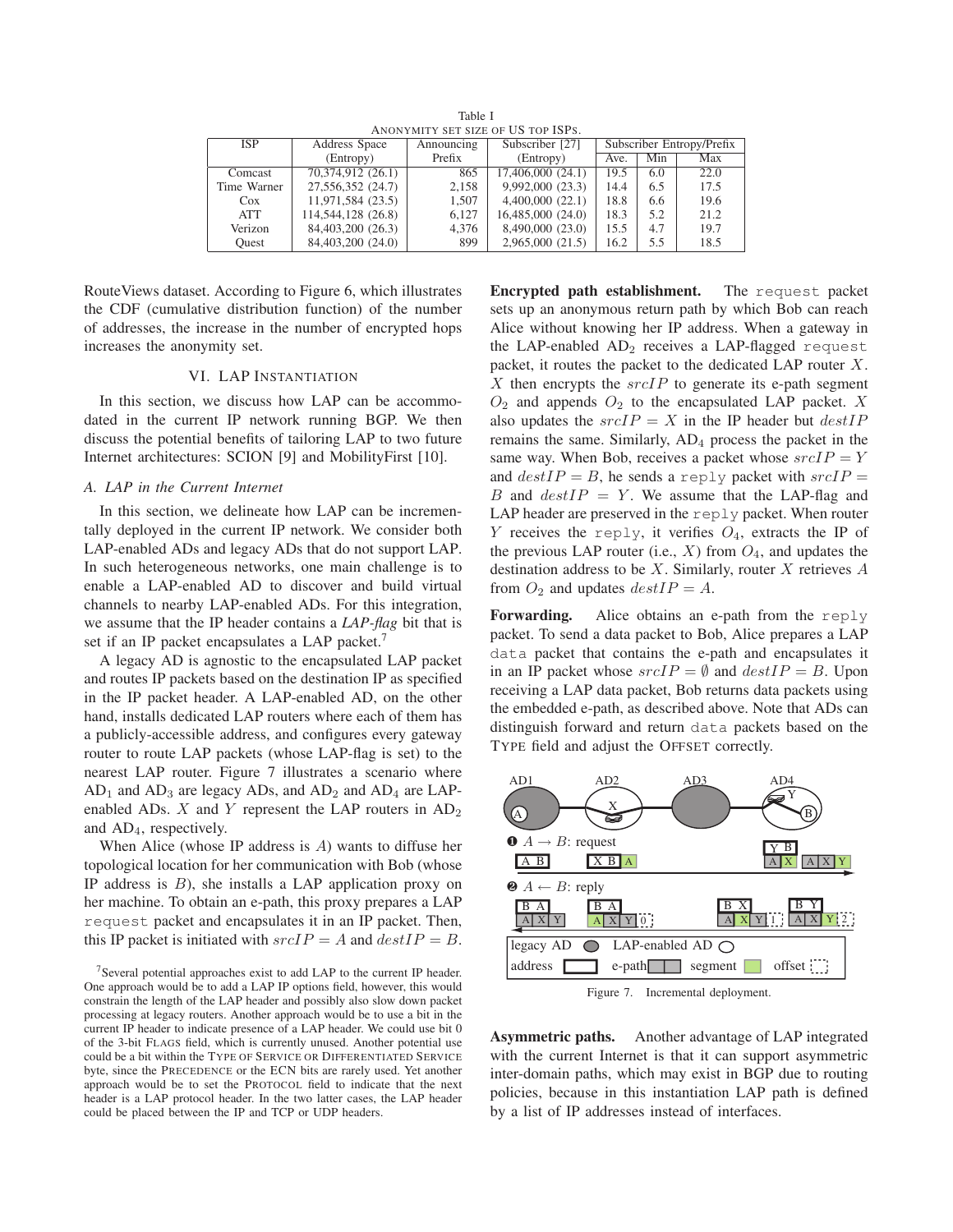# *B. Integrating LAP into SCION*

In this section, we show that LAP can be seamlessly integrated into SCION [9], a high-availability network architecture. LAP only requires an overhead for path establishment and encryption/decryption of packet-carried forwarding information, because packet-carried forwarding state and encrypted path publishing/downloading can be embedded into the existing SCION framework.

**Background of SCION routing.** SCION groups ADs into Trust Domains (TDs), where each TD aggregates ADs that agree on a common root of trust, usually mapping to an area of uniform legal jurisdiction. Each TD has a TD core consisting of the tier-1 ISPs within this trust domain. TD cores are in charge of two tasks. First, they periodically broadcast Path Construction Beacons (PCBs) by which an AD can learn one or more paths to/from this AD's TD core. Second, TD cores manage authoritative servers such as SCION path servers. Upon receiving PCBs, an AD selects multiple paths along which it can be reached from its TD core, and publishes these (downstream) paths to a path server. To create an end-to-end routing path, a source queries a path server for the destination's downstream paths and then splices one of its upstream paths with one of the destination's downstream paths.

Path encryption requests. SCION ADs route packets using (unencrypted) packet-carried forwarding state and verify the forwarding information using MACs. Hence, running LAP with SCION requires adding symmetric encryption/decryption functions to routers. In SCION, a source obtains a set of paths to reach the destination for sourceselection routing. Hence, Alice embeds a request packet inside a SCION packet by specifying one of the (unencrypted) paths for an e-path construction. Upon receiving this packet, an intermediate AD  $(AD_i)$  appends its  $O_i$  and removes the (unencrypted) previous hop information to erase the trace. The reply and data forwarding can be done as described in the LAP protocol section (Section IV-B).

**Path server and rendezvous points in TD cores.** The design of SCION requires a path server to store ADs' downstream paths, as an end-to-end path is constructed by splicing a source-to-core path with a core-to-destination (downstream) path. Similarly, LAP also requires a path server that stores encrypted paths to certain rendezvous points. Hence, SCION path servers can manage both SCION paths and LAP's encrypted paths. In this manner, a TD core becomes a default rendezvous point since all paths can traverse the TD core. Note that for the sake of efficiency (shorter paths), SCION may permit shortcuts that bypass a TD core by comparing and finding the intersection of the upstream and downstream paths. However, in LAP, finding such common intersections (common links or ADs) when the intersections are encrypted is fundamentally infeasible because an attacker could take the intersection finding algorithm as an oracle to decipher encrypted paths. Fortunately, the semi-encrypted paths (constructed by setting a small HOP-TO-ENCRYPT value in the request) in LAP enable part of a path to be encrypted for a sufficient degree of privacy with the other half remaining unencrypted to enable shortcut construction.

# *C. Integrating LAP into MobilityFirst*

To further illustrate the flexibility of LAP, we now describe how it can also be integrated into a mobilitycentric future Internet architecture called *MobilityFirst* [10]. MobilityFirst retains a distributed routing control plane similar to that of BGP, while providing a clean separation of network "entities" and routable addresses. Privacy is a major concern for mobility-centric architectures since they allow humans, via devices they carry or drive, to be continuously connected to the broader Internet. Hence both controlplane reachability updates as well as content generated by these devices have the potential to breach privacy. Lowstretch privacy solutions that cleanly integrate with mobilitycentric architectures can give end users privacy with minimal disruption. As with SCION, LAP naturally complements MobilityFirst and adds little overhead.

**Background of MobilityFirst.** MobilityFirst is a cleanslate Internet architecture designed to address challenges brought about by an increase in the number of mobile, wireless devices. At its core, MobilityFirst provides a mechanism to abstract network entities important to applications, and bind those abstractions into routable network addresses. Specifically, entities such as an individual laptop, a vehicle, a piece of content, or a group of people each obtain a *globally unique identifier*, or GUID, that the application uses for communication. When data destined for a GUID is received by a MobilityFirst router, the router will either attempt to directly route on the GUID or bind the GUID to a routable address via a massively distributed *global name resolution service*, or GNRS. All publicly available entities are responsible for ensuring that their GUID-tonetwork address mapping is up-to-date in the GNRS. The GNRS is accessible from all MobilityFirst routers and hence GUIDs can easily be re-bound deeper in the network if the destination's network address has changed. In addition to separating naming from addressing, MobilityFirst heavily utilizes in-network storage and hop-by-hop transfer of large data chunks to react to network and host mobility.

Path encryption requests. MobilityFirst's low-level routing plane is similar to that of BGP, with the exception of IP prefix announcements. Since the GNRS handles the "who is in what network" question, MobilityFirst routing simply needs to exchange AD-level reachability information. A LAP path encryption request will occur after a MobilityFirst router (e.g., the border router of the source AD) queries the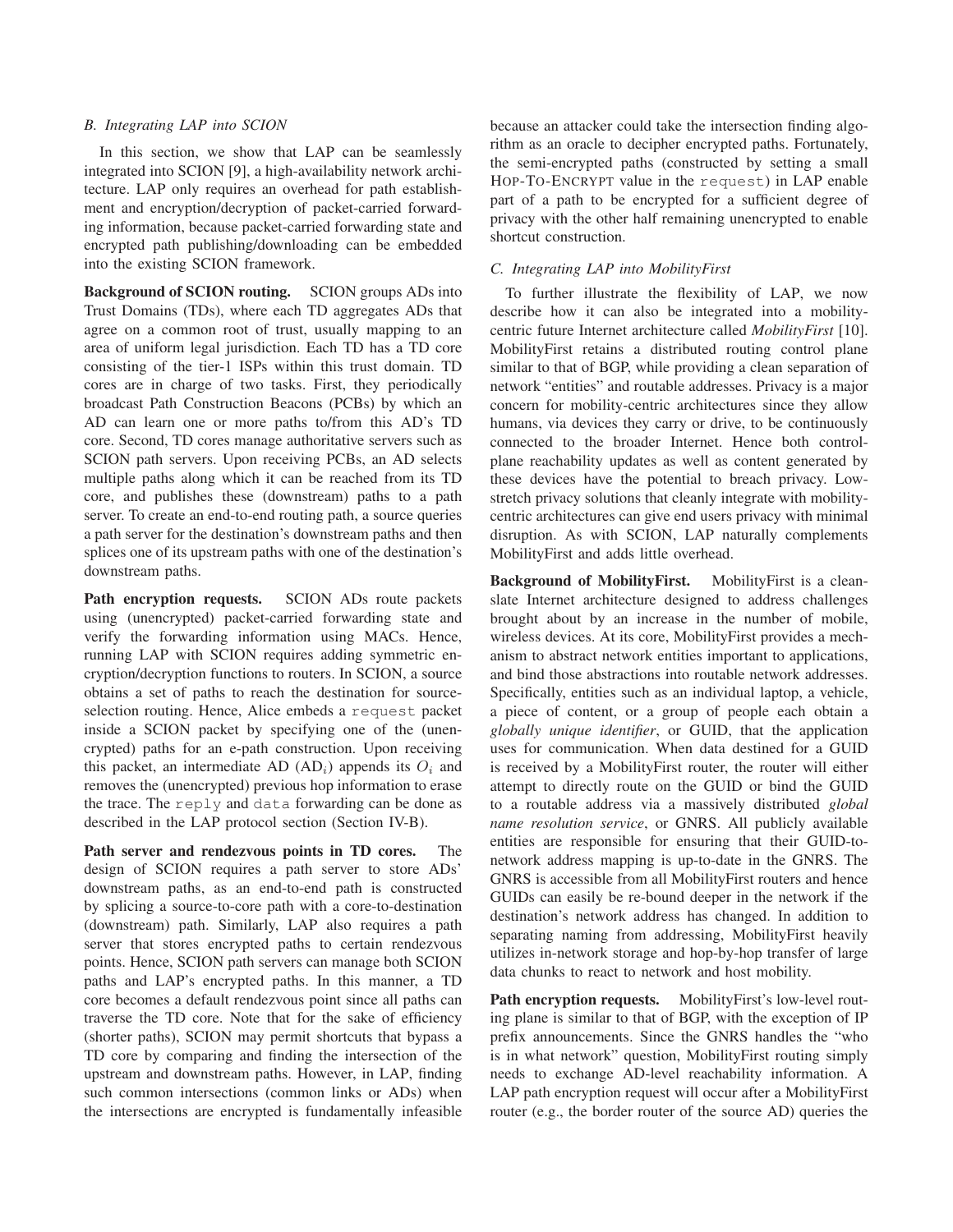destination GUID for a destination network address. The destination network address can be used as the destination of a path encryption request. This process, as described in Section IV-B, can then proceed as it would with BGP.

**Path server and rendezvous points.** The GNRS is responsible for binding GUIDs to routable addresses, and hence is a perfect match for the LAP path server. Using LAP, the GNRS will bind a GUID (which may be a pseudonym) to an e-path leading to a rendezvous point. Therefore, a router wishing to route towards a destination GUID will make a GNRS query and either get back the destination network address or an e-path leading to a rendezvous point. MobilityFirst networks, however, do not have a strict hierarchy, and hence choosing a rendezvous point is less intuitive. However, since the GNRS is capable of handling multi-homed GUIDs, multiple rendezvous points can be uploaded and bound to the same GUID. If the destination also provides hints, such as "use encrypted path 3 if in North America", this can alleviate stretch problems at the expense of some decrease in location privacy.

**Handling mobility.** In order to dynamically respond to mobility and disconnection deep within the network, the destination GUID is always available as the authoritative header on a piece of data. Routers detecting a problem with a destination network address can always query the GNRS and re-bind the GUID to a new destination address. LAP integration does not change this, as the destination GUID can always be re-bound to a new e-path obtained from the GNRS.

#### VII. SECURITY ANALYSIS

We analyze how LAP conceals end-hosts' topological locations for an intermediate level of anonymity, and achieves session unlinkability. We also describe how LAP defends against attacks.

#### *A. Sender/Receiver Anonymity Analysis*

In this analysis, we consider a scenario where Alice and Bob communicate with each other along an AD path  $AD_1$ ,  $AD_2, \dots, AD_n$  and quantitatively analyze the degree of anonymity with respect to an adversary, adv, at various vantage points on the path.

We compare LAP with three related anonymous systems: Tor [1], Tor Instead of IP [14], and AHP [7]. We show that LAP provides a competitive degree of anonymity compared to low-latency anonymity systems in the presence of LAPsetting adversaries. Also, LAP guarantees much stronger anonymity properties compared to AHP, which provides a limited level of protection due to a small anonymity set and does not support receiver anonymity.

**Notation.** We denote  $\mathbb{A}_s^{adv}(x)$  as the sender anonymity set of user  $x$  with respect to adversary  $adv$ . The receiver anonymity set  $\mathbb{A}_r^{adv}$  is defined similarly. Let N be the total

number of Internet users; thus,  $N$  is the maximum size of an anonymity set.  $N_t$  is the number of Tor users and  $N_t \leq N$ . In practice,  $N_t \ll N$  because  $N_t$  is between  $10^5 - 10^6$  [28] while N is on the order of  $10^9$  [29].

**Assumptions.** As mentioned in Section II-A, a sender can achieve stronger anonymity if its identity is hidden in a larger anonymity set. For the analysis, we assume equiprobability for subjects in an anonymity set. That is, an adversary can determine who may have sent or received a packet within a given anonymity set but cannot tell whether one is more likely to send/receive than the others in the same set. We consider a LAP-setting adversary, who can leverage topological information but not timing information and cannot compromise the first-hop AD of a victim. An adversary with the knowledge of the AD-level topology can narrow down the anonymity set of a packet based, for example, on the length of the packet header and the packet's incoming interface. For this analysis, we assume full deployment of LAP, Tor Instead of IP, and AHP.

We summarize our analysis in Table II, where the first column describes the adversary's location and the following columns present  $(|\mathbb{A}_s^{adv}(Alice)|, |\mathbb{A}_r^{adv}(Bob)|)$  for LAP, Tor, Tor instead of IP, and AHP. Below, we justify the table.

**1) LAP:** In this analysis, we consider LAP with full path encryption (Alice's e-path + Bob's e-path through a rendezvous AD  $AD<sub>v</sub>$  in Tier 1) and optimal padding. Hence, a malicious AD can conclude that the sender (or receiver) must reside in an AD that is reachable from the incoming (or outgoing) interface. However, because of optimal padding, an attacker cannot obtain identifiable information from the size of the header.

In LAP, only the first- or last-hop AD knows the identity of the sender or receiver, respectively. Hence an adversary cannot link the sender and the receiver in LAP unless he controls both the first and the last ADs along the path (adv8 in Table II), which is, however, outside our threat model. Moreover, the degree of anonymity increases with the length of the e-path. In other words, the farther away an attacker is from the user, the higher the degree of anonymity. For example, if Bob is an attacker (adv1 in Table II), Alice's sender anonymity set is  $N$ , because Bob has no knowledge of the interface information, and every Internet user could be the sender from Bob's point of view. On the other hand, if Alice's first-hop AD is the attacker (adv7), her anonymity set is 1.

Generally, the degree of anonymity strictly increases as the attacker's position moves toward  $AD<sub>v</sub>$  (adv3), because for each additional AD between Alice and the attacker, users in that AD are added to the anonymity set:

$$
|A_s^{AD_i}(A)| \ge |A_s^{AD_j}(A)| + |AD_j|
$$
  
\n
$$
\Rightarrow |A_s^{AD_i}(A)| > |A_s^{AD_j}(A)| \text{ if } v+1 \ge i > j
$$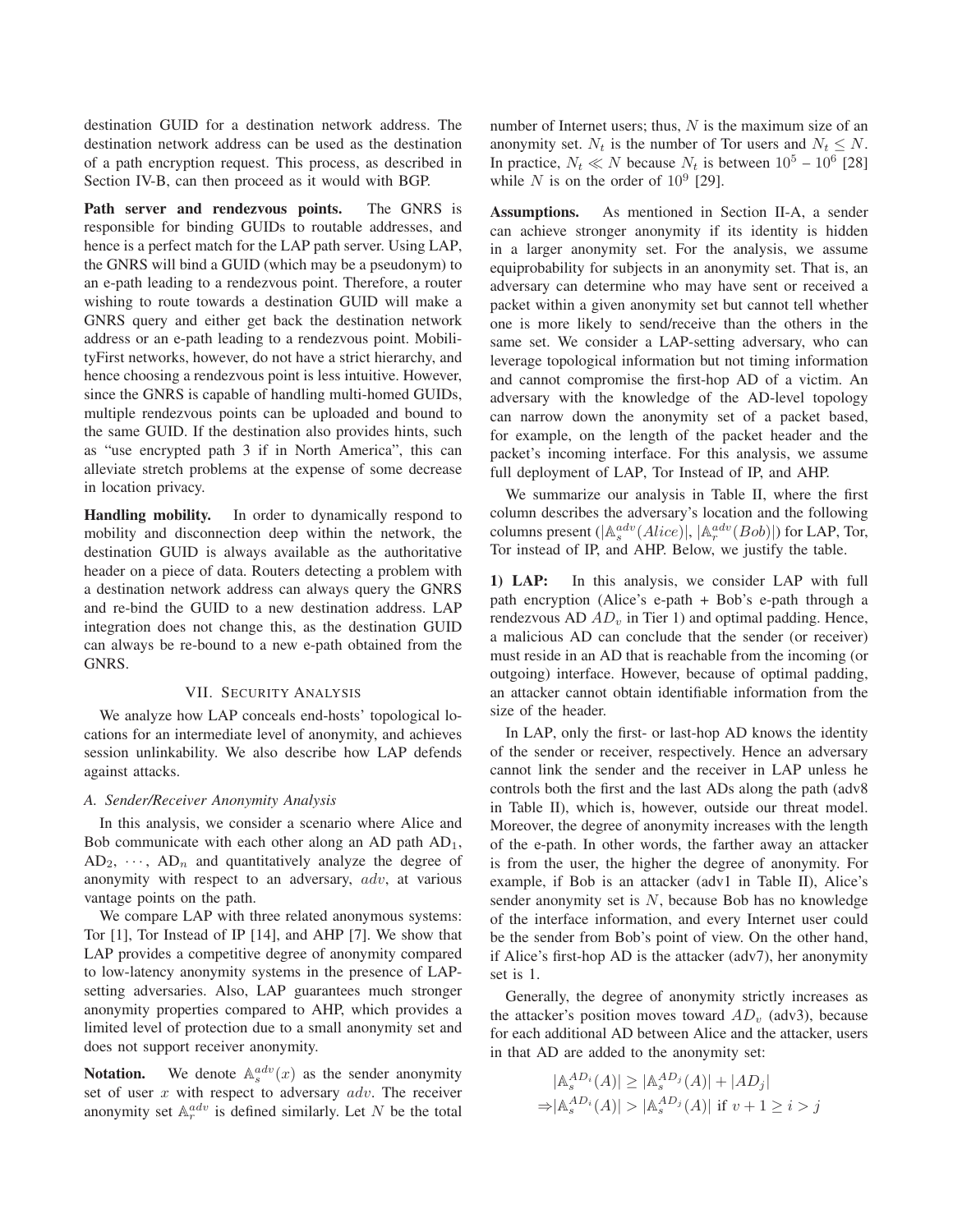Table II COMPARISON OF SENDER AND RECEIVER ANONYMITY, REPRESENTED BY THE PAIR OF  $(|\mathbb{A}_s^{adv}(Alice)|, |\mathbb{A}_r^{adv}(Bob)|)$ . Assume full deployment OF LAP, TOR INSTEAD OF IP, AND AHP.  $|AD_x|$  is the number of clients in  $AD_x$ .

|                 | Adversary $adv$  |                      | LAP                      | Tor $[1]$    | Tor instead of IP [14] | <b>AHP [7]</b>   |  |  |  |  |
|-----------------|------------------|----------------------|--------------------------|--------------|------------------------|------------------|--|--|--|--|
| LAP-setting     | adv1             | $AD_n$               | (N, n/a)                 | $(N_t, n/a)$ | (N, n/a)               | $ AD_1 $ , n/a)  |  |  |  |  |
|                 | adv2             | $AD_i$ $(v < i < n)$ | (N,< N)                  | $(N_t, N_t)$ | (N,< N)                | $AD_1$ , 1)      |  |  |  |  |
|                 | adv3             | $AD_v$ (or Tier 1)   | $(\approx N, \approx N)$ | $(N_t, N_t)$ | (N, N)                 | $AD_1, 1)$       |  |  |  |  |
|                 | adv4             | $AD_i$ $(1 < i < v)$ | (< N, N)                 | $(N_t, N_t)$ | $\leq N, N$            | $\leq  AD_1 , 1$ |  |  |  |  |
|                 | adv <sub>5</sub> | $AD_1$               | $(n/a \, , \, N)$        | $(n/a, N_t)$ | (n/a, N)               | (n/a, 1)         |  |  |  |  |
| non-LAP-setting | adv6             | $AD_n$               | (N, 1)                   | $(N_t, 1)$   | (N, 1)                 | $AD_1$ , 1)      |  |  |  |  |
|                 | adv7             | $AD_1$               | (1, N)                   | $(1,N_t)$    | (1,N)                  | (1,1)            |  |  |  |  |
|                 | adv8             | $adv6 + adv7$        | (1,1)                    | (1, 1)       | (1,1)                  | 1, 1             |  |  |  |  |

If the attacker is beyond  $AD<sub>v</sub>$  (adv4), the anonymity set is  $|\mathbb{A}_s^{AD_{v+1}}(A)|$  because the rendezvous AD is known. That is,  $|\mathbb{A}_s^{AD_i}(A)| = |\mathbb{A}_s^{AD_{v+1}}(A)|$  if  $i > v + 1$ . Therefore, when the attacker is on the path between Bob and  $AD<sub>v</sub>$  (including Bob), Alice has the highest degree of anonymity, where any end-host in the network could be the sender (assuming that  $AD<sub>v</sub>$  is reachable from all end-hosts).

Finally, colluding ADs can easily share knowledge and correlate packets since LAP does not conceal packet content and packet size. Thus, the resulting anonymity set is the intersection of those perceived by individual malicious ADs. Also, LAP provides no anonymity if both end-point ADs collude.

**2) Tor [1]:** For the purpose of this analysis, we assume that Alice and Bob are Tor clients but do not serve as Tor relays. An attacker can learn a list of Tor relays from Tor directory servers. Hence Alice's first-hop AD  $(AD<sub>1</sub>)$  can observe that she is sending packets. However, the secondhop  $AD (AD<sub>2</sub>)$  cannot learn the origin of the packet because it cannot distinguish whether the Tor sender resides in AD1, or the packet is relayed by other Tor servers and routed through  $AD_1$ . In general, if an attacker is an AD except  $AD_1$ , Alice is hidden within all active Tor users  $(N_t)$ . The same analysis can be applied for receiver anonymity. Unlike LAP, Tor can prevent colluding ADs from linking Alice with Bob based on topological or packet information, because layeredencrypted packets look different at each AD. However, Tor is vulnerable to timing attacks performed by colluding ADs (e.g., adv 8).

**3) Tor Instead of IP [14]:** Recent proposals identify the importance of improving the default privacy level at the network layer. Instead of using Tor as an overlay, Liu et al. propose replacing IP with Tor. They assume that each AD runs a Tor server, and that packets travel from the sender to the Internet core (Tier 1) and then to the receiver similar to LAP rather than being routed via an indirect path. Tor instead of IP, however, allows zigzag paths in the core to improve anonymity. Hence, this scheme exhibits the same level of anonymity as LAP when an attacker is not at the core, but a slightly better anonymity when the core AD is malicious. However, in terms of performance, this scheme suffers from expensive path establishment and stateful communication similar to Tor.

**4) AHP [7]:** Raghavan et al. propose Address Hiding Protocol (AHP), in which an ISP shuffles its own address space and assigns a random IP to a sender. Trostle et al. present a similar approach to enhance sender's location privacy using Cryptographically Protected Prefixes (CPP) [30]. Both AHP and CPP achieve a level of sender privacy constrained by the available address block and geographical distribution of the sender's hosting ISP. For example, the sender anonymity in AHP is bound by the size of the first-hop AD (or ISP). Also, they do not offer receiver anonymity or location privacy.

## *B. Session Unlinkability*

Session unlinkability can be achieved by requesting a new e-path for every new session. Furthermore, a sender can refresh paths more frequently or use more than one path simultaneously, thanks to the lightweight construction of an e-path. Hence, LAP does not require the same path to be reused for multiple TCP sessions. We show that LAP achieves session unlinkability by considering the knowledge of a malicious AD in the LAP-setting as follows. From a request packet, an AD knows an e-path to the sender, the size of e-path (which provides an upper bound on the ADlevel distance to the sender), the receiver's ID (say, Bob), and its own segment. A malicious AD can store this information in his own local database. Upon receiving a reply or data packet, the malicious AD can compare the stored segments from the e-path in the packet, and learn the missing segments from the sender to the receiver. As a result, all data packets carrying the same segments would be linked to the same sender-receiver session. On the other hand, when different segments are used in a new session, the AD cannot tell if Bob is still communicating with the same sender, thus achieving session unlinkability.

#### *C. General Attack Resilience*

**DoS resilience.** Prior anonymity systems are often vulnerable to computational-based DoS due to expensive asymmetric operations for setting up communication paths or storage-based DoS due to stateful forwarding. As a result, they require additional DoS defense mechanisms, such as introduction points [1] or mailboxes [14], as an extra layer of indirection to actively block unwanted requests. On the other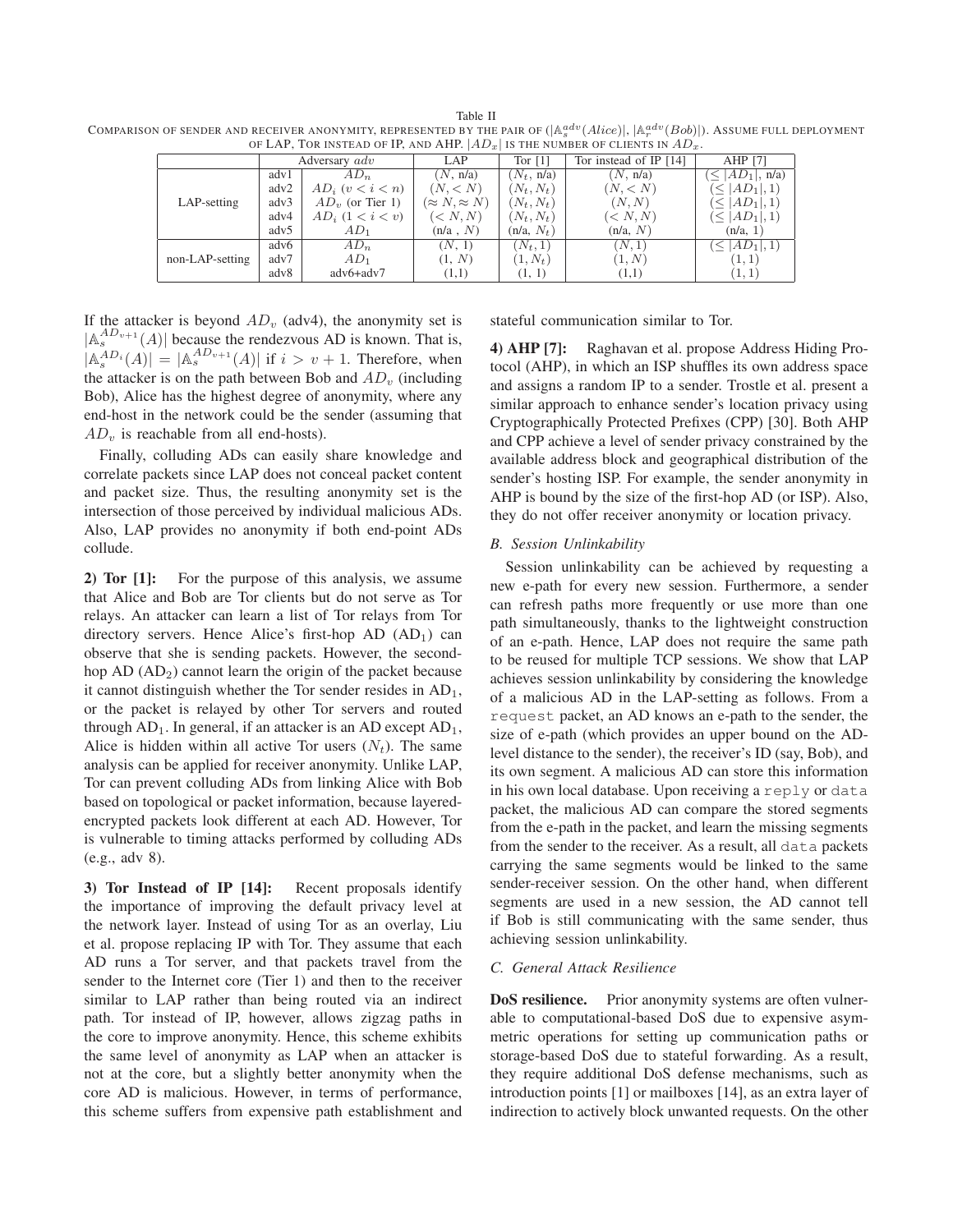hand, LAP is robust against Denial-of-Service (DoS) attacks in many aspects, thanks to its lightweight path establishment and stateless forwarding mechanism. For example, a receiver can filter incoming traffic by selectively announcing paths and frequently updating paths.

A common challenge for all anonymity systems is when an attacker sends untraceable traffic. To prevent such misuse of anonymous communications, an AD can allocate only a small amount of bandwidth for anonymous traffic. To prevent such attacks, we leave it as future work to study the tradeoffs between anonymity and accountability.

**Resilience against traffic analysis.** Traffic analysis comprises two parts: observing traffic and correlating traffic. Compared to Tor, LAP makes correlations much easier but observations much harder. For correlations, an attacker controlling two or more distinct entities in the network can easily correlate observed packets to estimate their routes, because LAP packets in the same session look the same at each hop. For observations, a Tor attacker controlling all entry and exit relays has a good chance of de-anonymizing Tor traffic. However, the equivalent attack is almost impossible in LAP because the attacker has to compromise all the first-hop ADs.

#### *D. Resilience against Known Attacks*

**DoS-based side-channel attacks.** In the category of DoSbased side-channel attacks, the approach proposed by Burch and Cheswick [31] for IP traceback could also be applied to trace back an e-path to its origin. The basic idea is to send a large amount of traffic over a link that the epath may be using. If the link is indeed part of the e-path, one will observe a slowdown of the session using the epath. By repeating this process, one could eventually trace back the entire path. The essence of the approach is to induce a DoS attack and to use other packets as a side channel to determine the packet flow. Numerous such side channels have been investigated in the literature [20], [21], [23], [32]. Flow watermarking techniques also fall into this attack category, using slight time-based variations to infer which packets belong to the same session  $[33]$ ,  $[34]$  however, this requires multiple observation points in the network. These attacks are possible even on more heavyweight schemes such as Tor, and naturally our lightweight approach will not offer protection. These attacks, however, require more significant effort than passive observations of network traffic.

**Time-based identity inference attacks.** A related attack class is time-based identity inference attacks. Specifically, Kohno et al. propose device fingerprinting based on clock skew inferred from TCP timestamps [35]. Since in LAP, TCP headers are not encrypted by default, this attack would apply; however, the standard countermeasures apply as well: end-to-end IPsec tunnel, perturbation of TCP timestamp, etc. Another potential location leak is round-trip-time (RTT) based location inference, where the observation is that the lowest observed RTT induces an upper bound on the distance of the other party. Consequently, ACK packets for example, may need to be delayed to increase the anonymity set.

**TTL-based attacks.** Finally, in the case of LAP used on IP-based networks, we need to defend against a TTL-based attack: by sending a LAP packet with a small TTL, the TTL may expire while a router within the e-path forwards the packet, which in turn would trigger an ICMP message sent to the source address. Fortunately, the first router in the e-path sets the IP source address to its own address, thus the attacker would not receive the ICMP error message.

#### VIII. EVALUATION

In this section, we evaluate the performance of LAP in terms of latency and throughput. Specifically we compare three systems: LAP-disabled (no anonymity), LAP-enabled (intermediate anonymity), and Tor (high anonymity). Our results show that LAP improves anonymity with a negligible overhead (i.e., lightweight) and is more efficient compared to high anonymity systems like Tor.

**LAP implementation.** We implement basic routing and forwarding elements based on Click software routers [36] to support packet-carried forwarding state (LAP-disabled). We extend the prototype to further support encryption/decryption of LAP (LAP-enabled). The only overhead that LAP introduces for an e-path construction per AD hop is the extra packet space needed for optimal padding, and the time for a symmetric encryption. This is because packetcarried forwarding state already requires ADs to verify their own routing decisions using MACs. Since routing decisions are carried in each packet, the overhead caused by the forwarding phase for each AD is the time to decrypt its own segment. We show that our software-based implementation of LAP exhibits competitive performance, with an anticipation that LAP will perform even better on dedicated hardware.

#### *A. Latency Evaluation*

We first examine the latency introduced by LAP's cryptographic operations. We then estimate LAP's latency in the real Internet and compare with Tor.

We measure the latency of LAP-disabled and LAPenabled systems in one LAN network. Each AD is simulated on one machine with 1 Gbps connection to its adjacent ADs. Since our tests are run on a local LAN, the latency is dominated by the cryptographic operations. We implement LAP's encryption/decryption using the AES function in OpenSSL. For the LAP-disabled case, ADs perform forwarding using packet-carried state, which involves one MAC computation using the same AES function. For the LAP-enabled case, ADs verify a MAC and decrypt their own state during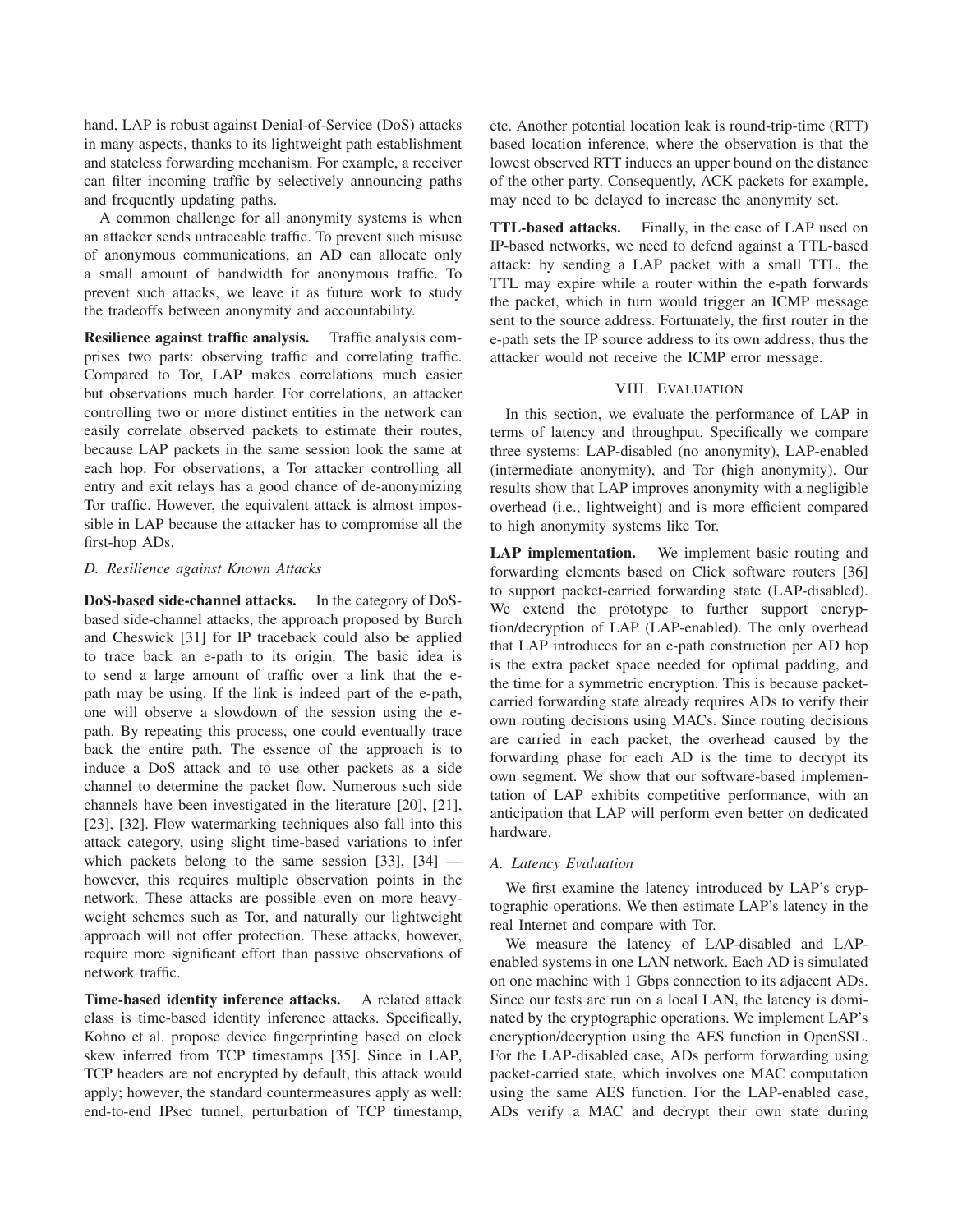

(a) Average latency with LAP disabled and LAP (b) Latency comparison of LAP and Tor using the (c) Average throughput with LAP disabled and enabled. real Internet topology. LAP enabled.

Figure 8. LAP evaluation.

forwarding. We run each test 10 times and present the average value. As Figure 8(a) shows, LAP adds a small amount of latency to packet processing; in our software implementation, this is on the order of microseconds, but a hardware implementation would shrink the extra decryption time to nanoseconds.

We also compare the latency experienced by LAP and Tor users using the real Internet topology as follows: we estimate LAP's latency based on the actual Round-Trip-Time of receiving HTTP packet headers and the estimated latency overhead of LAP cryptographic operations. For Tor, we measure latency using the actual Tor network. Specifically, we measure the latency with and without Tor between 10 geographically distributed machines and the top 200 university websites reported by  $\text{Alexa}^8$ , and also resolve the URLs of these sites in advance to exclude DNS lookup time. We use university sites as they are less likely to redirect traffic based on source addresses (in contrast to popular commercial sites). As Figure 8(b) shows, LAP users experience significantly lower latency compared to Tor users: 90% of LAP requests finish in less than one second, while most  $(> 99\%)$  of Tor requests take more than one second.

# *B. Throughput Evaluation*

We evaluate LAP's impact on throughput using Netperf  $2.5.0<sup>9</sup>$  with synthetic traffic of different packet sizes. Figure 8(c) shows the average throughput of LAP-disabled and LAP-enabled systems. We observe that the throughput grows with packet size for both cases. In particular, the throughput for the LAP-enabled case is slightly lower than the one for LAP-disabled, since it takes more time for LAP to process a packet than to simply forward it. However, the difference in these throughput is very small or even negligible, especially when the packet size is beyond 1 KByte. This result confirms that LAP has a small impact on router performance.

We also compare the throughput between LAP and Tor using a small testbed that runs LAP as well as a private Tor network with three Tor relays. For this evaluation, we set four machines in the testbed to be connected among each other using 1-Gbps links, each machine dedicated to be a source, a destination (file server), an intermediate machine running three Tor relays, and a Tor directory server. With this testbed, we measure the average throughput of a client machine that is downloading a 10-GB file from the file server for LAP and Tor. When downloading a 10-GB file using the Tor network, the client's average throughput is  $\mu = 50.79$ Mbit/s ( $\sigma = 1.41$ ). With LAP,  $\mu = 939.50$  Mbit/s ( $\sigma =$ 32.76), showing a significant throughput increase.

To summarize, the overhead that LAP imposes is minor, which makes LAP suitable for practical deployment. In particular, at the cost of a small throughput decrease, LAP can improve the anonymity in current IP networks.

# IX. RELATED WORK

The most closely related schemes for anonymity protection, namely Tor Instead of IP [14] and AHP [7], are described and compared in the security analysis section (Section VII).

**High-stretch anonymity systems.** In Chaum's mix network [8], layer-encrypted messages are sent through a list of mixes, each of which can buffer, reorder, decrypt/encrypt these messages to defend against a global eavesdropper. However, delaying and reordering renders it impractical for real-time communication.

Onion routing systems, such as Tor [1], enable lowlatency, bi-directional anonymous communication by sending layer-encrypted packets through indirect and unpredictable cryptographic circuits [37]. Unlike mix networks, onion routing systems are designed to defend against a local attacker (or a government-class attacker, as referred to in this paper) that observes only a fraction of the network. Under some realistic attacker scenarios, onion routing systems are shown to be more secure than mix networks [38]. Tarzan [39] explores onion routing in a peer-to-peer setting, and ANDaNA [40] adopts Tor in content-centric networking. However, onion routing systems still suffer from high latency due to high path stretch. To reduce Tor's latency,

<sup>8</sup>http://www.alexa.com/topsites/

<sup>9</sup>http://www.netperf.org/netperf/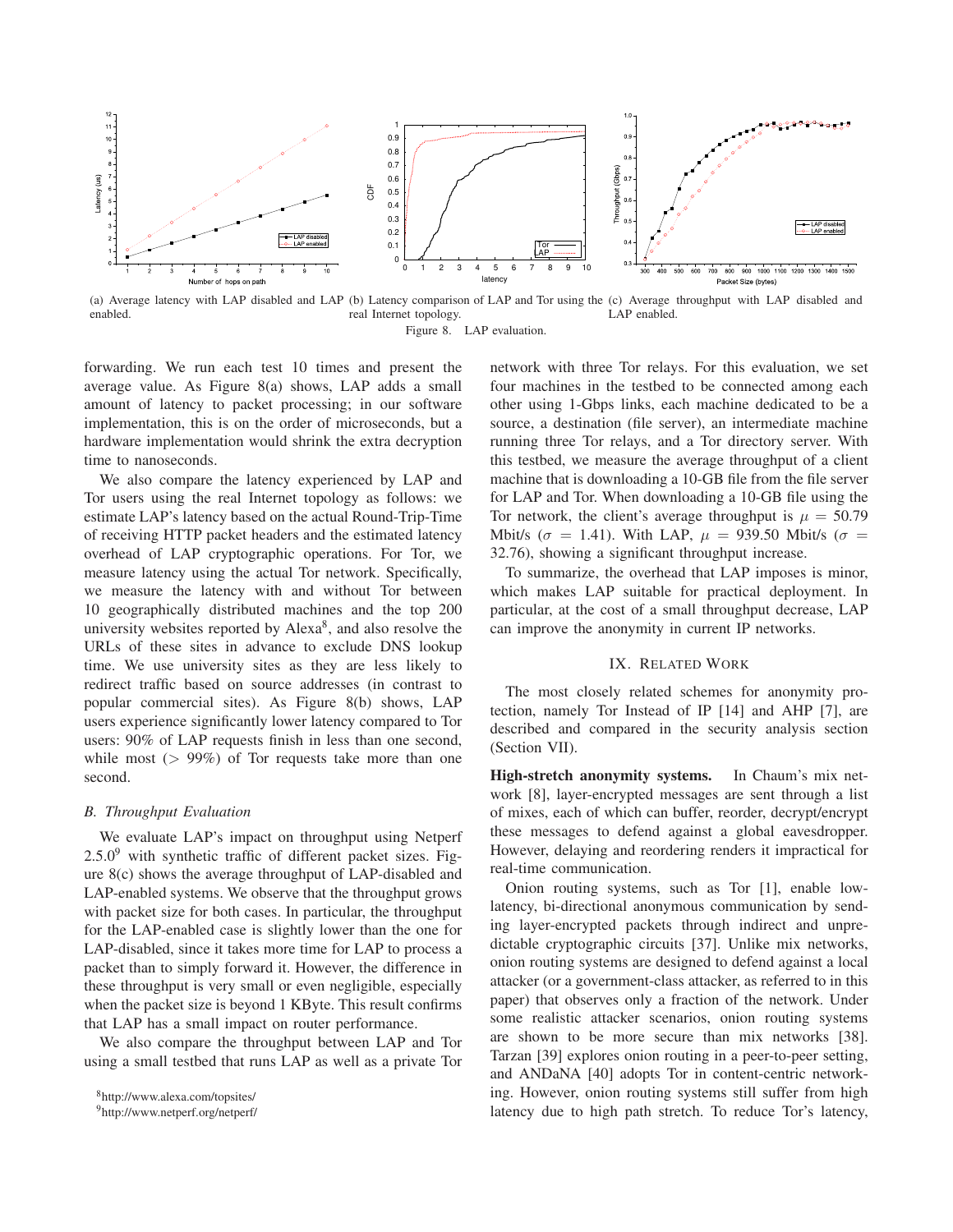new relay selection algorithms are suggested considering relay geolocations or link characteristics in addition to relay bandwidth [4], [41]. However, further studies are required to understand their impact on existing attacks against Tor.

Researchers have also explored solutions without layered encryption. For example, Information slicing [42] achieves source and destination anonymity through multi-path and secret sharing. However, Information slicing operates on overlays and suffers from noticeable latency. Crowds [43] leverages a crowd of users to collaboratively remove the trace of the real requester, and Hordes [44] exploit the inherent crowds within muticast groups for receiver anonymity. However, both Crowds and Hordes significantly stretch endto-end paths.

**Low-stretch anonymity systems.** Using a single anonymous proxy such as anonymizer.com [45] results in low path stretch. However, users have to trust a remote proxy in burying the linkage between a sender and a receiver, and the proxy could easily become a single point of failure.

Censorship-resilient systems such as Decoy routing [46], Telex [47], and Cirripede [48] rely on ISPs to redirect traffic to blocked destinations. Although they also require enlisting ISPs for protection as LAP does, they place trust on remote ISPs to help defend against a much stronger adversary monitoring local networks.

**Attacks on anonymity systems.** Several researchers have studied how to passively and actively attack anonymity systems. For passive attacks, the adversary attempts to deanonymize traffic by observing side-channel information such as packet timing [49], clock skew [35], and unique system state [50], [51]. However, such passive attacks often fail to scale or rely on information leaked from higher layer protocols. On the other hand, active attacks can accelerate traffic correlation. DoS is one type of active attacks that can be used for additional attack opportunities [32]. For example, by clogging the network and monitoring the latency change, the attacker can identify Tor entry nodes [20], [21] and locate Tor users [22]. Although our main objective is to camouflage one's topological location to enhance anonymity and privacy, LAP can mitigate DoS-based attacks by selectively publishing encrypted paths.

Low-latency anonymity systems are shown to be inherently vulnerable to timing and traffic analysis [22], [23], [52], because an adversary can easily correlate the traffic patterns of a sender and a receiver. Since our goal in this paper is to provide topological anonymity, we consider such temporal side-channel attacks as future work.

# X. CONCLUSIONS

Current anonymous communication systems achieve a high level of anonymity against a strong attacker model, but pay a dear price in terms of overhead: high communication latency with high in-network computation and storage state. Especially the high latency causes the Internet browsing experience to endure a significant slowdown.

Anonymous communication would thus be more usable with reduced overhead. Indeed, we believe that many users can live with a relaxed attacker model, as they can trust their local ISPs but want protection from tracking by ISPs that are further away (potentially in other countries with different privacy laws) and from tracking by websites. Given such a weaker attacker model, we attempt to provide source and destination anonymous communication, session unlinkability, and location privacy at a very low overhead, barely more than non-anonymous communication.

In this framework, our approach is simple yet effective: by leveraging encrypted packet-carried forwarding state, ISPs that support our protocol can efficiently forward packets towards the destination, where each encrypted ISP-hop further camouflages the source or destination address or its location.

Although encrypted packet-carried forwarding state is currently not supported in IP, we design simple extensions to IP that could enable this technology. In particular, our approach is even more relevant in future network architectures, where the design can be readily incorporated.

This new point in the design space of anonymity protocols could also be used in concert with other techniques, for example in conjunction with Tor to prevent one Tor node from learning its successor. Despite weaker security properties than Tor, we suspect that LAP contributes a significant benefit towards providing topological anonymity, as LAP is practical to use for all communication.

#### ACKNOWLEDGEMENTS

We gratefully thank Soo Bum Lee and Sangjae Yoo for their help with Tor experiments, Nicholas Hopper and Paul Syverson for bringing related work to our attention and providing insightful feedback, and the anonymous reviewers for their valuable comments.

This research was supported by CyLab at Carnegie Mellon under grants DAAD19-02-1-0389 and W911NF-09-1-0273, from the Army Research Office, and by support from NSF under the TRUST STC award CCF-0424422, CNS-1040801, CNS-1040735, and CNS-0845896. The views and conclusions contained here are those of the authors and should not be interpreted as necessarily representing the official policies or endorsements, either express or implied, of ARO, CMU, NSF or the U.S. Government or any of its agencies.

#### **REFERENCES**

- [1] R. Dingledine, N. Mathewson, and P. Syverson, "Tor: the secondgeneration onion router," in *Proceedings of conference on USENIX Security Symposium*, 2004.
- [2] J. A. Muir and P. C. V. Oorschot, "Internet geolocation: Evasion and counterevasion," *ACM Comput. Surv.*, vol. 42, pp. 4:1–4:23, December 2009.
- [3] R. Dingledine and S. J. Murdoch, "Performance improvements on Tor  $-$  or, why Tor is slow and what we're going to do about it," 2009. [Online]. Available: https://www.torproject.org/press/presskit/ 2009-03-11-performance.pdf